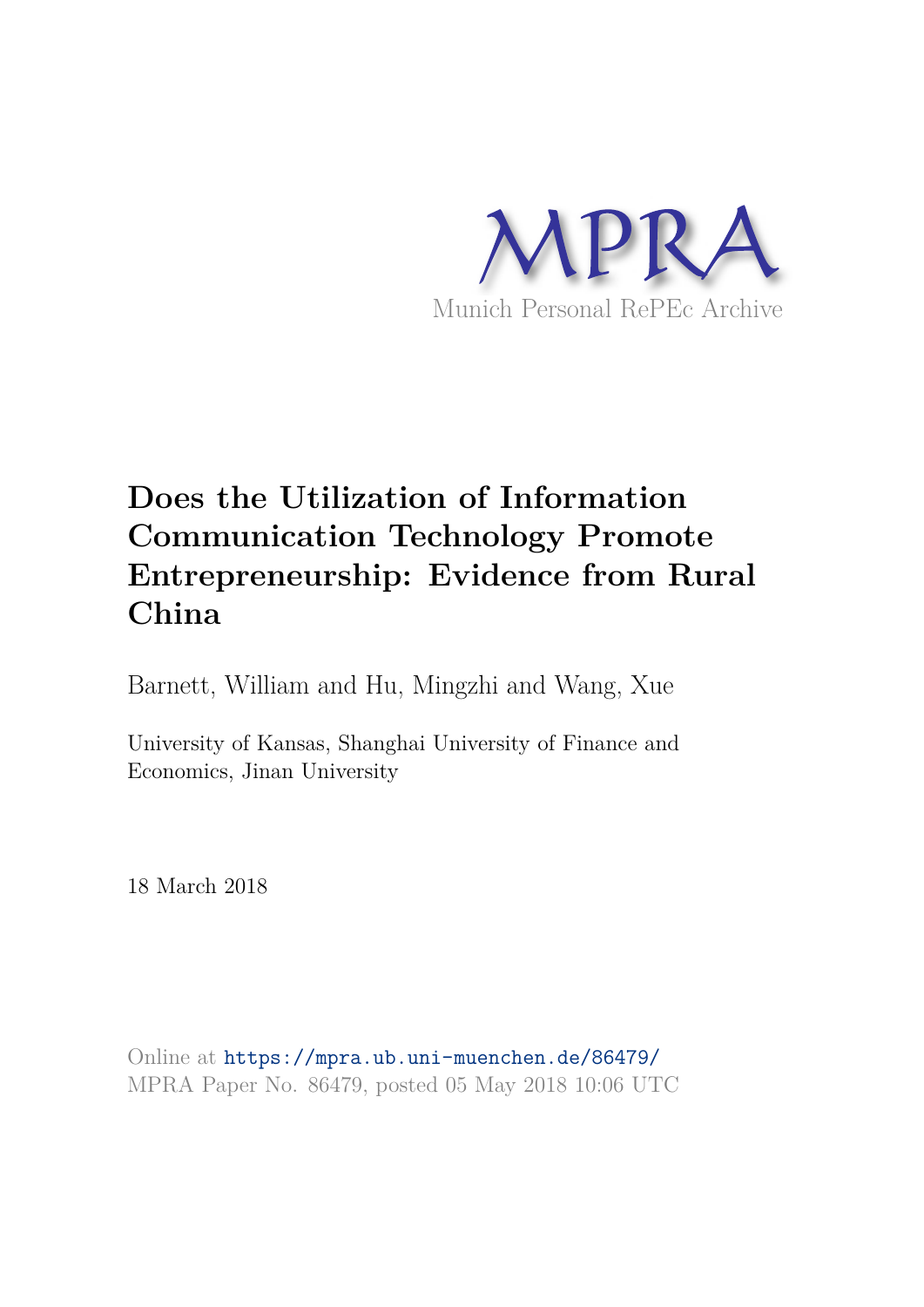#### **Does the Utilization of Information Communication Technology Promote Entrepreneurship: Evidence from Rural China**

William A. Barnett Department of Economics University of Kansas, Lawrence and Center for Financial Stability, New York City and IC<sup>2</sup> Institute, University of Texas at Austin williamabarnett@gmail.com

Mingzhi Hu Department of Investment School of Public Economics and Administration Shanghai University of Finance and Economics Shanghai, China hu\_mingzhi@outlook.com

> Xue Wang\* Department of Finance College of Economics Jinan University Guangzhou, China wangxue1207@hotmail.com

> > March 18, 2018

#### **Abstract**

Impacts on the probability of transition to entrepreneurship in rural China associated with the utilization of information communication technology (ICT) are estimated using longitudinal data from the China Family Panel Studies (CFPS) survey. We identify cell phone ownership and internet use as proxy variables for ICT utilization and find that cell phone ownership and internet use have positive impacts on entrepreneurship. After controlling for observables and time and regional fixed effects, cell phone users (internet users) are 2.0 (6.4) percentage points more likely to engage in entrepreneurship than the others. Considering that the average entrepreneurship rate for rural households is only 9.5% in the sample, the influence of cell phone ownership and internet use are very strong in the economic sense. Our results are robust to unobservable individual characteristics, model misspecification, and reverse causality of entrepreneurship to ICT utilization. Evidence also suggests that social network and information and knowledge acquisition play the mediating roles in the impact of ICT utilization on entrepreneurship.

**Key words:** ICT; social network; information acquisition; entrepreneurship **JEL:** D10; M51; Q55

\*Corresponding author.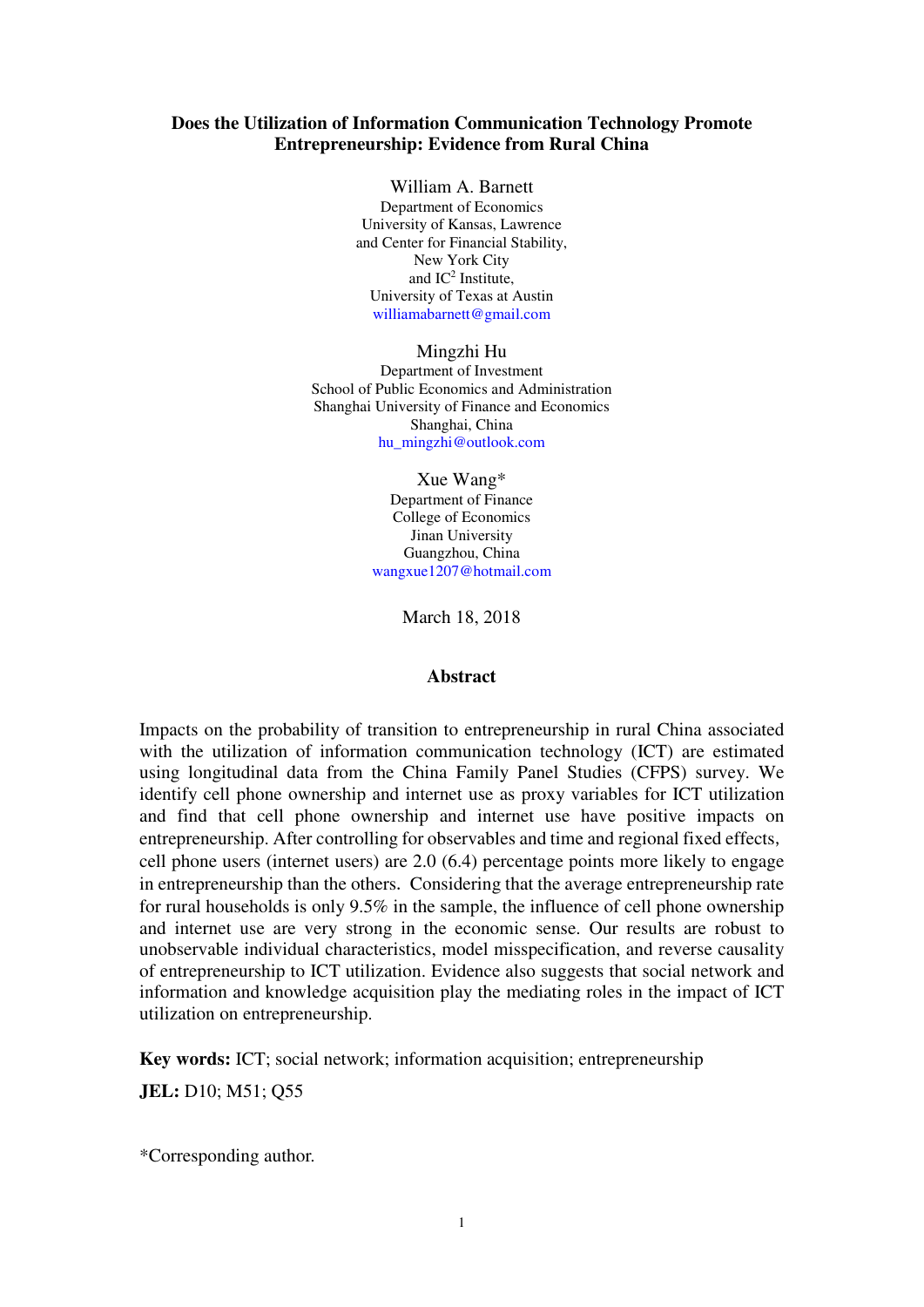#### **1. Introduction**

Since entrepreneurial dynamism is broadly recognized as a driving force of innovation and an engine for economic growth, understanding the determinants of entrepreneurial ventures is important for public policy analysts, economic forecasters, and business managers. See., e.g., Acs, Desai and Hessels (2008), Carree and Thurik (2010), Gries and Naudé (2010), and Schumpeter (1951). Earlier studies have examined the determinants of entrepreneurship from many aspects, such as institutional, financial constraint, social resources, and individual characteristics. See., e.g., Gibson, Kozmetsky and Smilor (1992), Blanchflower and Oswald (1998), Chowdhury, Audretsch and Belitski (2015), Cowling and Taylor (2001), Disney and Gathergood (2009), Holtz-Eakin, Joulfaian and Rosen (1994), and Taylor (2001). The utilization of information communication technology (ICT) has a positive effect on economic growth. See., e.g., Meijers (2014) and Yoon, Yun, Lee, and Phillips (2015). However, less attention has been paid to the influence of ICT utilization on entrepreneurship. This paper aims to contribute towards filling this research gap.

We contribute to the existing literature in the following ways. First, we examine the relationship between the ICT utilization and entrepreneurship and show that the ICT utilization significantly promotes entrepreneurship. Using longitudinal data from the China Family Panel Survey (CFPS) in 2014 and 2016, we find that after controlling for observables and time and region dummies, the probability of transition to entrepreneurship for cell phone (or internet) users is on average 2.0 (6.4) percentage points higher than that for those who do not use cell phones (or the internet). Considering that the average entrepreneurship rate for rural households is 9.5% in the sample, the influence of cell phone ownership (internet use) on entrepreneurship is very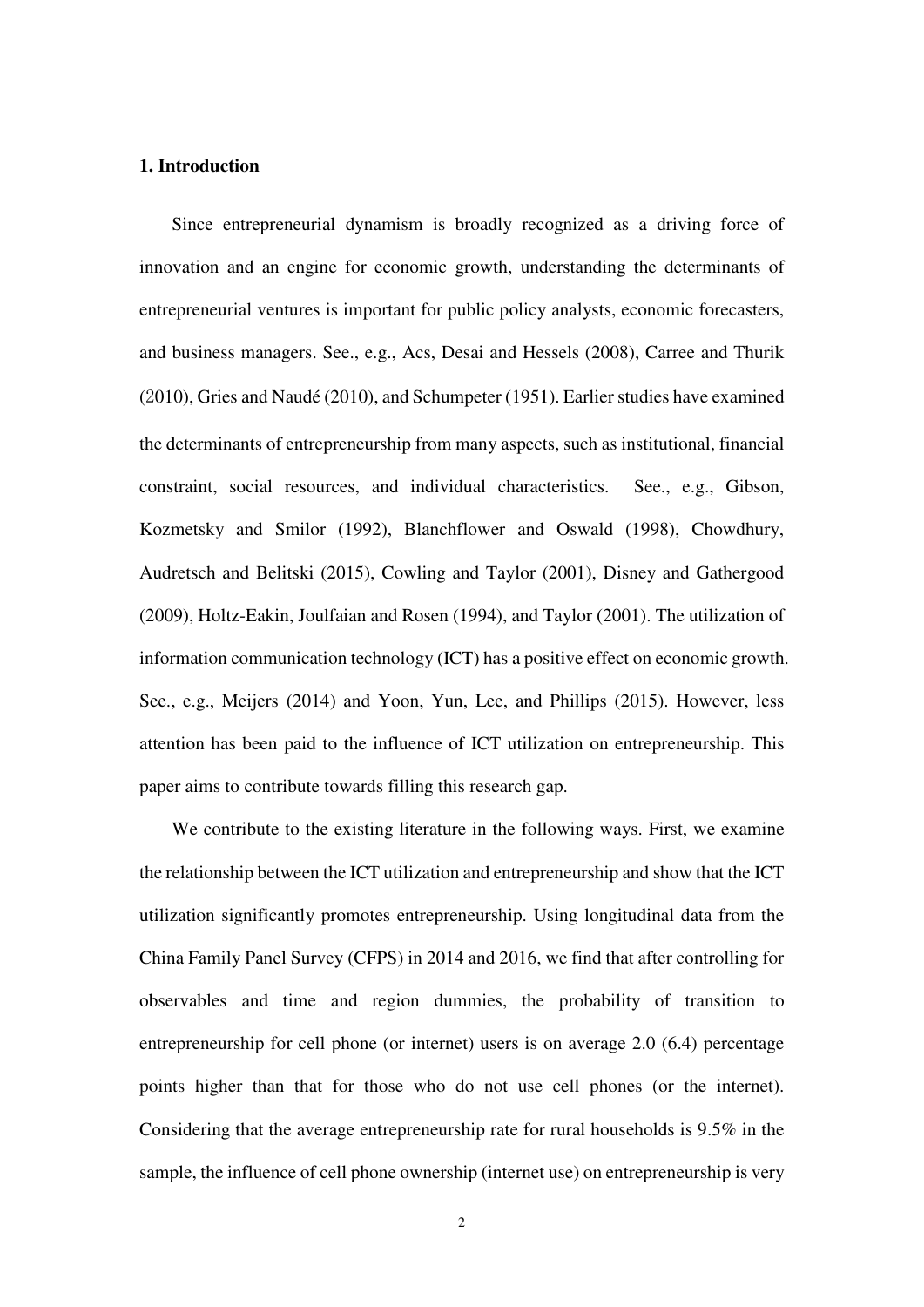strong. The estimated coefficient of 2.0 (6.4) for cell phone (internet) users amounts to a 21.05 (67.39) percent increase in entrepreneurship rate relative to the national average. These results are robust to unobservable individual characteristics, model misspecification and reverse causality of entrepreneurship to ICT utilization.

Second, we sum up and specify two mechanisms revealing how the ICT utilization affects entrepreneurship. The first mechanism is that ICT utilization helps to expand individual's social network, and thus promotes entrepreneurship. The information and knowledge acquisition mechanism works through the increase in ability of entrepreneurial opportunity identification for the use of ICT products and applications. These two mechanisms are well specified empirically. Specifically, we find that cell phone and internet users are associated with stronger social networks and more information and knowledge acquisition than the others.

The rest of the paper is organized as follows. Section 2 reviews related studies on the mechanisms that ICT utilization works on entrepreneurship. Section 3 introduces the data and variables. Section 4 reports empirical results on the role of ICT utilization in entrepreneurship. Section 5 conducts several robustness checks. The last section concludes the article.

#### **2. Literature Review: Mechanisms**

There are several mechanisms underlying why ICT utilization would impact entrepreneurship, as suggested in the literature. These mechanisms fall into two categories: (i) social network mechanism and (ii) information and knowledge acquisition mechanism.

#### **2.1. Social Network Mechanism**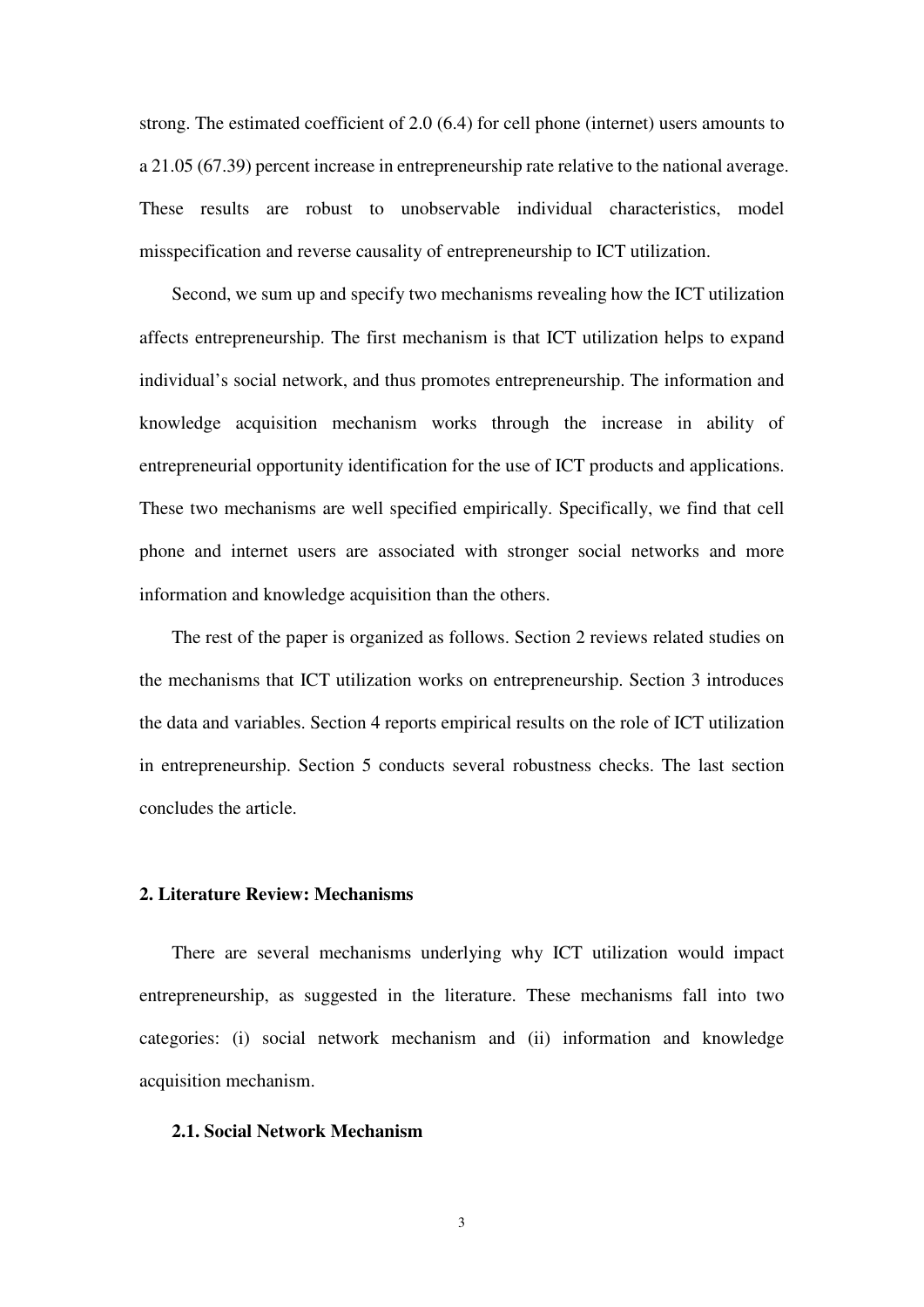ICT utilization helps to expand individual's social network and thus promotes entrepreneurship. The interpersonal communication is an important way for people to obtain social and economic resources and maintain and develop social networks (Cho et al., 2007). Face-to-face contact is the traditional means of interpersonal communication, while communication through the use of socially interactive technology, such as phone calls and text messages, is becoming increasingly popular (Pierce, 2009). Technological communication is more convenient and significantly reduces face-to-face interaction with the development of ICT (Erwin et al., 2004). Therefore, ICT utilization can enlarge individual's social network by more communication with others. The social network, commonly known as social relation, is a network of friends and acquaintances linked by formal and informal connections between members. This positive effect of ICT utilization on social network is especially prominent in rural areas of developing countries for three reasons. First, the development and utilization of ICT in rural regions are backward; second, rural people's social network is more narrow than their urban counterparts, since social network in rural regions is usually based on blood relationship and friendship ties; third, rural regions have much lower population densities. It is hard for rural people to contact with their social network members, who live far always from them with a weak transportation infrastructure.

A number of studies demonstrate positive effects of social network on entrepreneurship. The main reason is that social network helps potential entrepreneurs obtain financing. Potential entrepreneurs are often wealth constrained, and obtaining external financing is central for entrepreneurship in an imperfect credit market. See., e.g., Kozmetsky (1985), Paulson and Townsend (2004), and Djankov et al. (2006). Information asymmetry between potential entrepreneurs and investors is the key issue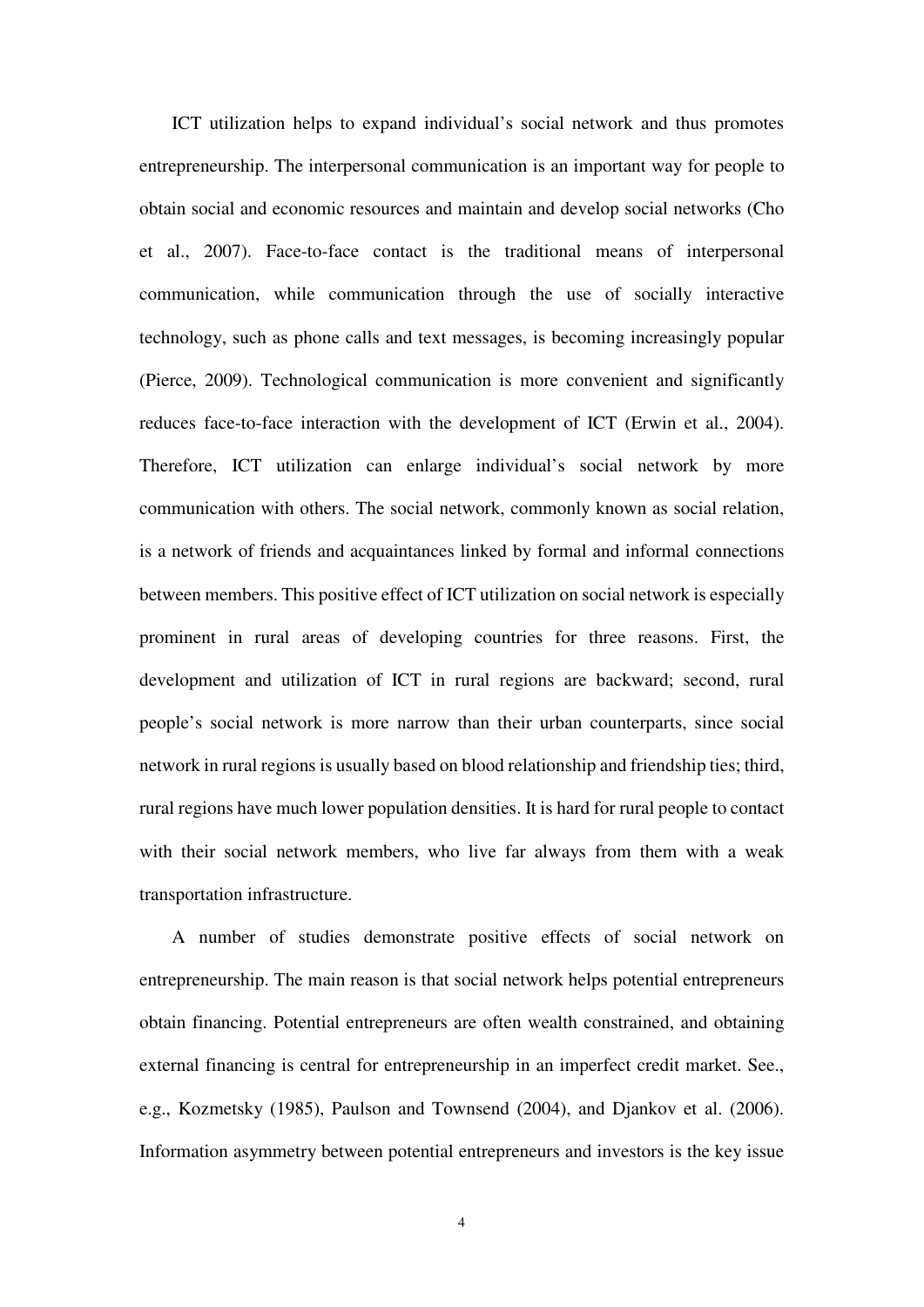of financing difficulty. However, social network can overcome the problem of information asymmetry through mechanisms of social obligation between connected parties as well as information transfer through social communication. See., e.g., Venkataraman (1997), Shane and Venkataraman (2000), and Shane and Cable (2002). It is hard for rural people to obtain adequate entrepreneurial capital from formal financial institutions because of discrimination and limited collateral (Bai, Lu and Tao, 2006). Thus, informal financing through social network is the main form in rural areas.

#### **2.2. Information and Knowledge Acquisition Mechanism**

The ability to discover entrepreneurial opportunities, which are those situations in which the revenue exceeds the costs of investment in product markets or factor markets, is the preliminary step for the entry into entrepreneurship. Shane and Venkataraman (2000) suggest two broad categories of factors that are necessary to the opportunity discovery: (i) the possession of the prior information that triggers an entrepreneurial conjecture and (ii) the cognitive properties that find its value.

The information and knowledge acquisition mechanism works through the increase in entrepreneurial opportunity identification ability for the use of ICT products and applications. ICT products and applications provide abundant information conducive to identifying opportunities. Although the phenomenon of entrepreneurial opportunities is objective, the process of discovering them is subjective and needs adequate prior information (Shane and Venkataraman, 2000). The existence of entrepreneurial opportunities depends on the distribution of information (Companys and McMullen, 2007). For example, according to the results from spin-glass simulations to the dynamical process of entrepreneurial decision, Minniti (2004) finds that more acute agents are associated with a higher likelihood of entrepreneurial engagement. However, even highly acute agents exhibit few entrepreneurial behaviors, if information is equally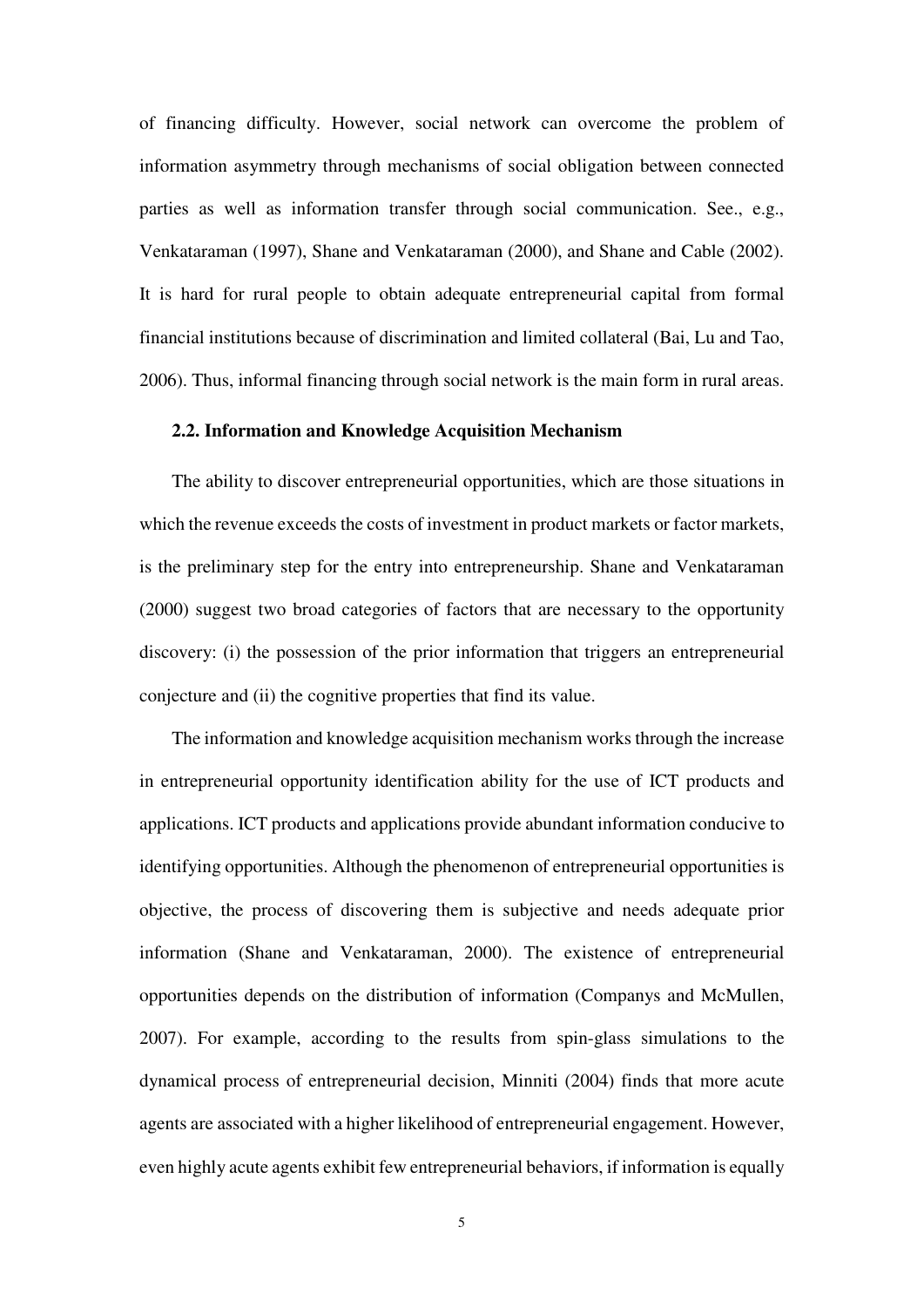distributed. Entrepreneurial engagement is shown to increase and concentrate geographically, if information is not equally distributed. People who use the ICT products or services can obtain more information, and thus they may have higher probabilities of becoming entrepreneurs than those who do not.

Knowledge learned from ICT products and applications can increase the cognitive properties necessary to entrepreneurship. Financial literacy, defined to be the basic understanding of economic and financial knowledge and the capability to use that knowledge and other instruments to manage financial resources effectively, is especially important for entrepreneurship (Hung, Parker and Yoong, 2009). For example, Oseifuah (2010) documents that entrepreneurial activities often occur in regions where people have high levels of financial literacy. By comparing the outcomes of treatment groups receiving additional entrepreneurship teaching of business knowledge with those of control groups that do not, Karlan and Valdivia (2011) find that entrepreneurship teaching can increase individual's entrepreneurial practices and revenues.

## **3. Data and Variables**

#### **3.1. The Data Source**

This paper uses the data from the China Family Panel Survey (CFPS henceforth) in 2014 and 2016. CFPS is a nationwide household survey, funded by the Chinese government and managed by Peking University. Since regional differences are extremely large in Chinese society, this survey implements a probability proportional to size sampling (PPS) design with implicit stratification. The baseline survey of CFPS started in 2010 and covers around 15,000 households and 30,000 individuals from 25 provinces/cities/autonomous regions, excluding Hong Kong, Macao, Taiwan, Xinjiang,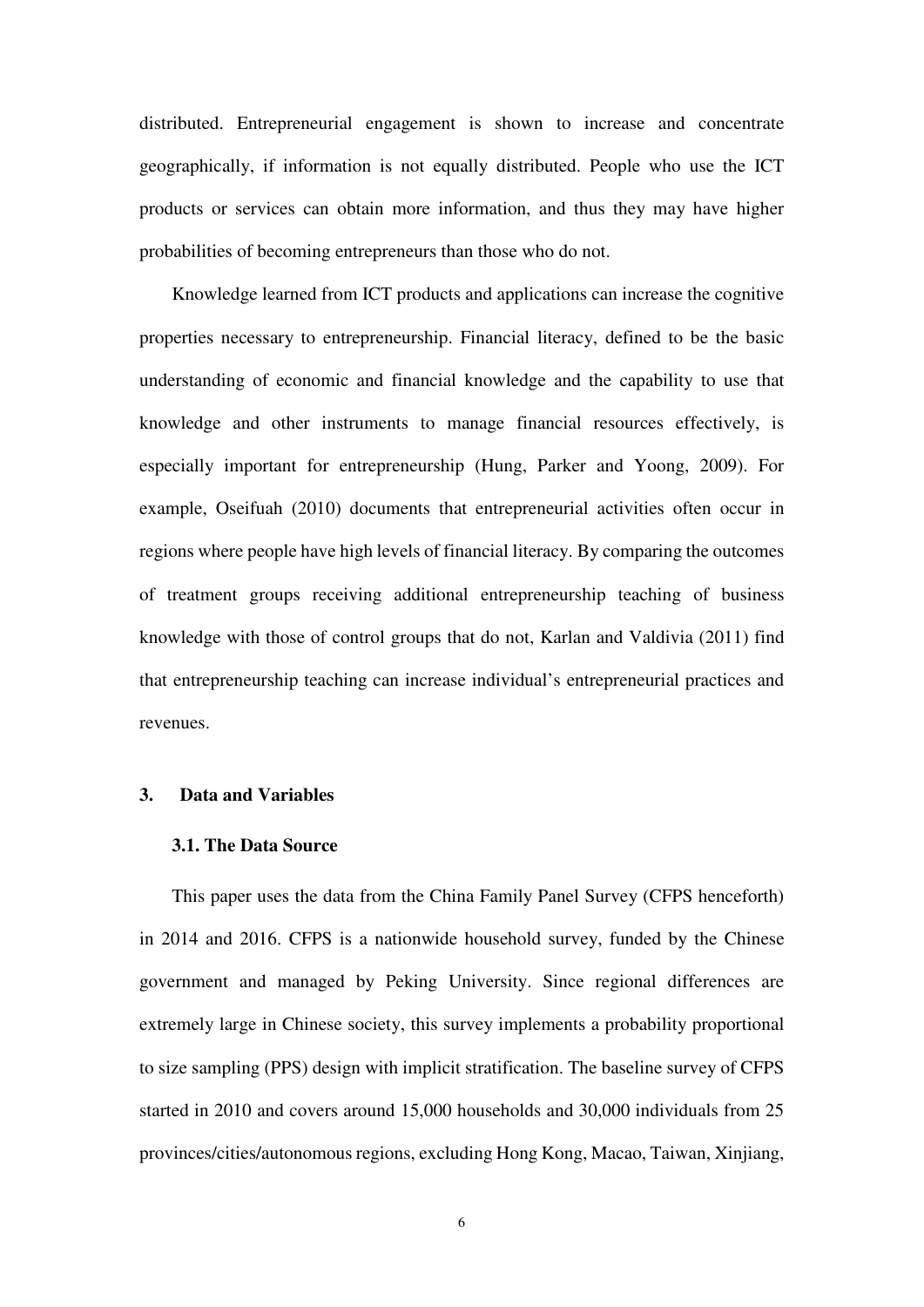Xizang, Qinghai, Inner Mongolia, Ningxia, and Hainan. Since the population of these 25 regions constitutes almost 95% of the total population of China, this longitudinal survey is nearly nationally representative. Three waves of surveys were conducted in 2012, 2014 and 2016, respectively, after the preliminary survey.

This paper chooses the CFPS of 2014 and 2016, because this survey begins to incorporate the module of mobile phone and internet. By using the unique identification code of each individual, we construct a panel dataset by matching samples in CFPS 2016 with those who also appeared in CFPS 2015. We restrict our sample to rural individuals aged between 20 and 60 years old, because analysis in this paper focuses on individual's working choice. We also exclude observations with missing value. The final dataset contains a total of 15,702 observations in 25 provinces.

#### **3.2. Variables**

The dependent variable in our paper is an indicator variable of an entrepreneur. We define a person as an entrepreneur, if he/she is a self-employed worker or private enterprise owner, as in Li and Wu (2014). The CFPS incorporates information about whether the respondent engages in self-employed business, including individually operated businesses and private enterprises. Entrepreneurship can be categorized into two types: self-employment without employees (necessity-based entrepreneurship) and entrepreneurship with employees (opportunity-based entrepreneurship). These two types of entrepreneurship differ in many aspects, such as entrepreneurial purpose, requirements for capacity of management, and availability of entrepreneurial assets. Interesting findings may be found by investigating the relationship between ICT and these two types of entrepreneurship, respectively. However, we cannot explore that separation, because of limited data availability. This research topic deserves further investigation.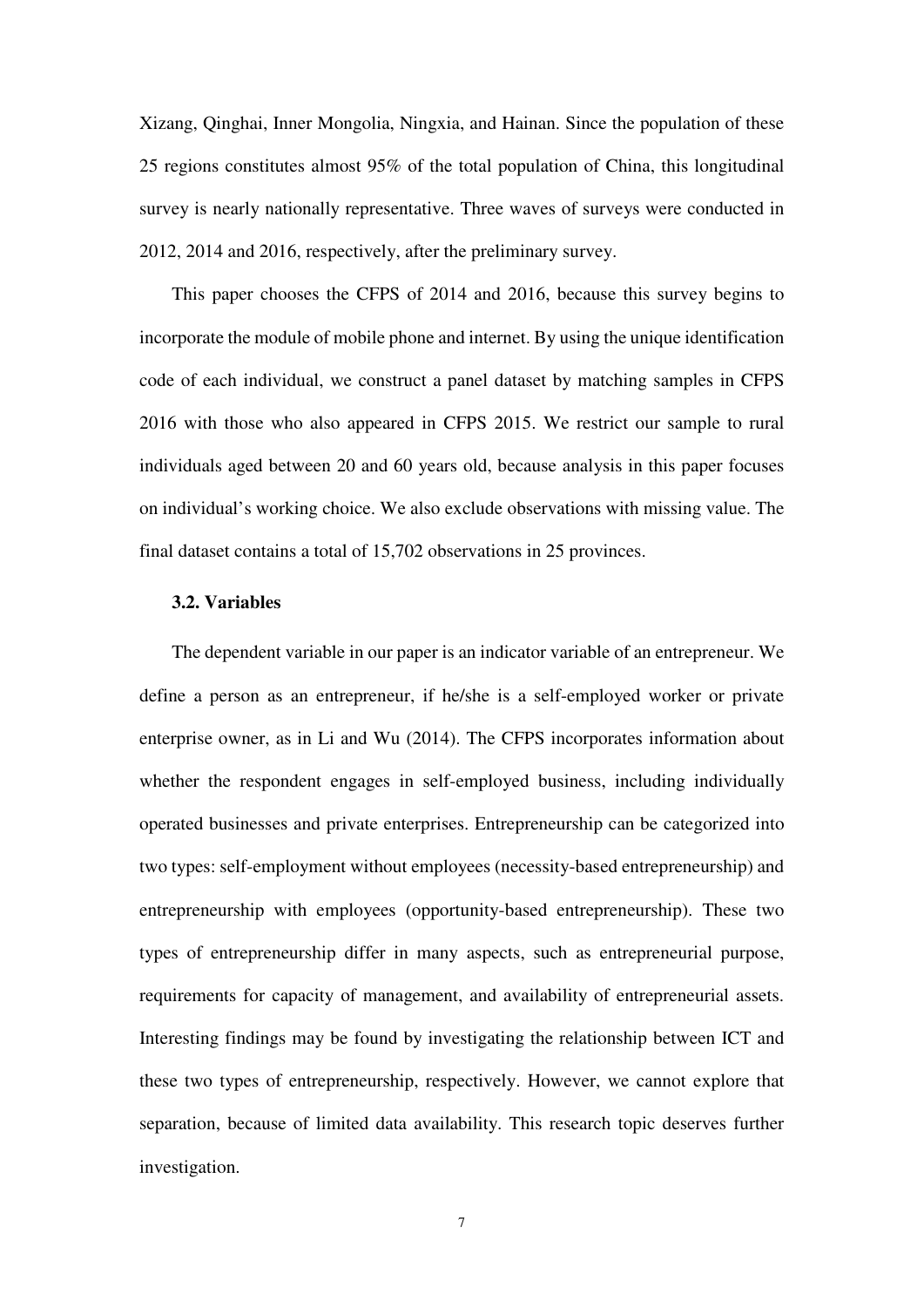The independent variables are several measures regarding the utilization of ICT in the CFPS. In particular, the use of cell phone and internet technology is examined from three respects: first, whether the interviewee uses mobile phone (coded 1 if yes, and 0 if no); second, what is the mobile phone fee per month; third, whether the respondent uses the internet (coded 1 if yes, and 0 if no).

We use two mediating variables to explain the relationship between the utilization of ICT and the entry into entrepreneurship. The first is the social network, which is measured by the total amount of money that the household receives and expends in gifts and cash related to important events, such as weddings, children births, and birthday celebrations. Another is the information acquisition. There is a question that asks the respondent to measure the importance of the internet for information acquisition. The respondent codes data on a 1-5 scale, coded from 1 if 'very unimportant' to 5 'very important'.

We also include many individual and household variables that could impact a person's decision to entrepreneurial engagement, such as education, age, marital status, gender, hukou system registration, political status, and household wealth, as suggested in Schmalz et al. (2017), Zhang and Pan (2012), Yueh (2009), and Li and Wu (2014). In China, hukou is a unique registered residency in the government monitoring system (Chen and Han 2014). Every household in China is required to have a registered residency with a local government authority, either urban or "non-agricultural" hukou or rural or "agricultural" hukou (Tang and Coulson, 2017). Many resources and benefits, including access to health care, free public education, housing, and better access to jobs, are restricted to local residents with urban hukou (Au and Henderson, 2006; Glaeser et al., 2016).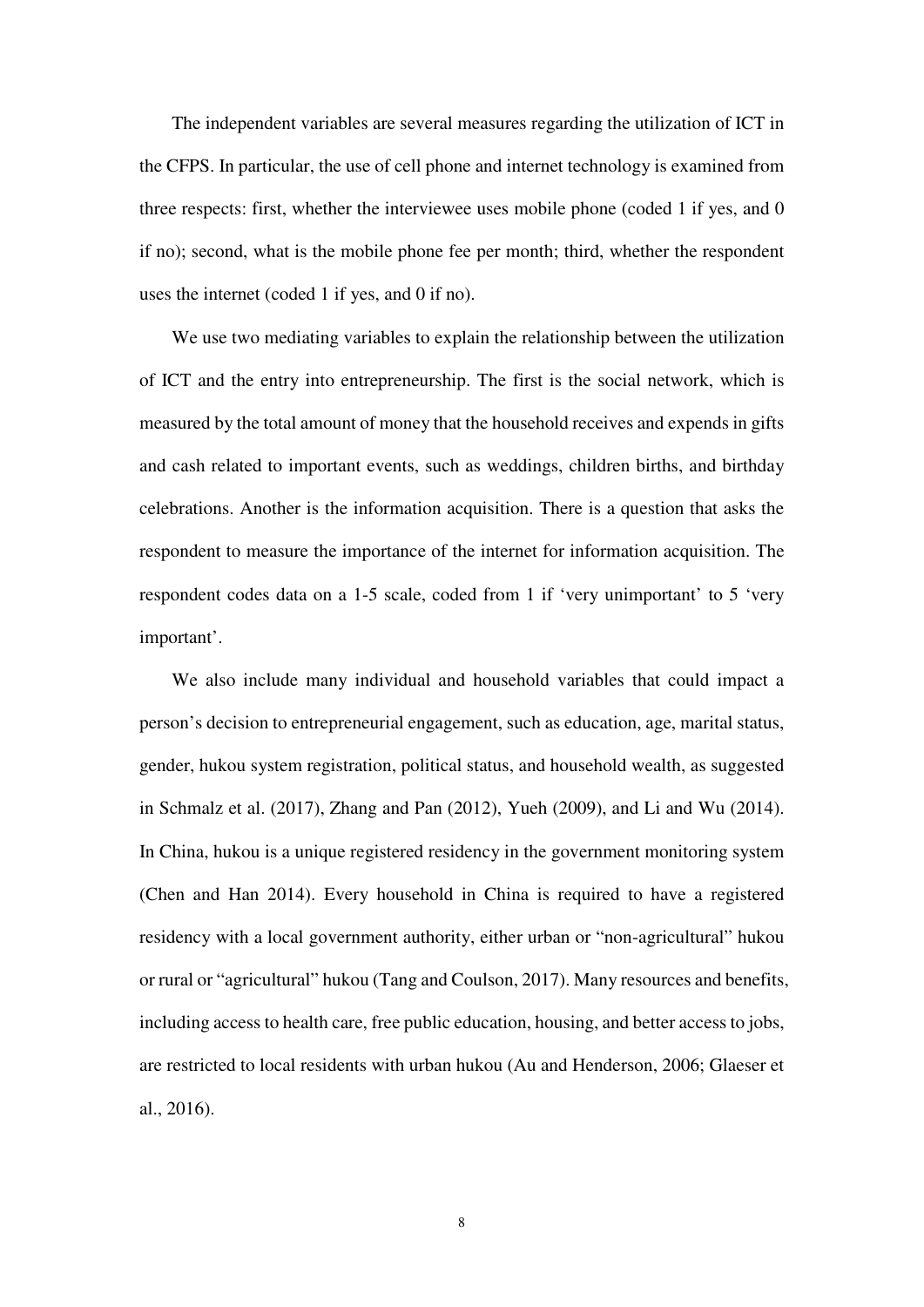Table 1 provides the summary statistics and definitions of variables. From Table 1 we can see that the fraction of entrepreneurs is around 9.5% in rural China, a much lower percentage than in urban regions (16.3%). The cell phone ownership rate reaches almost 90% in the sample, while the percentage of internet user is only 16.7%.

#### *\* Table 1 is inserted into here \**

It is useful to examine the general patterns seen between ICT and entrepreneurship by comparing the entrepreneurship rate between cell phone/internet users and others. Figure 1 shows that the average entrepreneurship rate for cell phone owners is 9.81% versus 6.52% for others, suggesting cell phone owners are more likely to enter into entrepreneurship. The total of payments and receipts related to the maintenance of social relations is 6,446.52 yuan for cell phone users, which is 1,230.45 yuan higher than for people who do not use a cell phone. These findings suggest that the positive influence of cell phone ownership on entrepreneurship may operate thorough its extension effect on social networking. The average entrepreneurship rate and use of the internet for information and knowledge acquisition are depicted in Figure 2. We can see that internet users are 7.45 percentage points more likely to engage in entrepreneurship and attach more importance to the internet for obtaining information. The utilization of the internet may promote entrepreneurship by helping to acquire information and knowledge necessary to discover entrepreneurial opportunities.

*\* Figure 1 is inserted into here \** 

*\* Figure 2 is inserted into here \**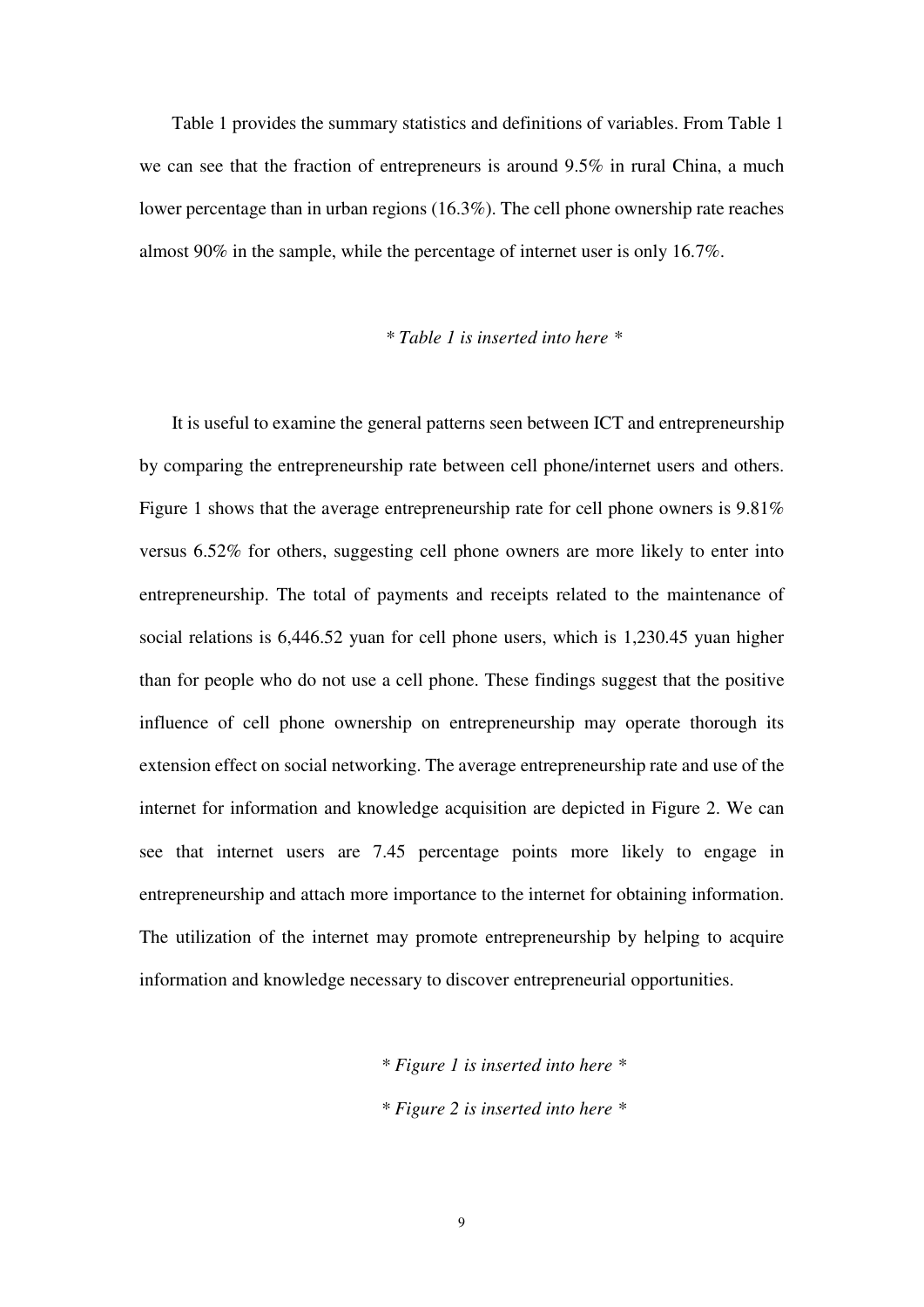#### **4. Empirical Findings**

Below, we introduce the econometric models for the following empirical investigations, present an overall picture regarding the effect of ICT utilization on entrepreneurship, and offer explanations of the findings from the perspective of social network and information acquisition. We choose the use of cell phone and internet as the proxy variables for the utilization of ICT. The regression with binary code of entrepreneurship is estimated with the standard probit model and the regression with the continuous outcome is estimated with the ordinary least squares (OLS) model.

#### **4.1. Cell Phone Ownership, Social Network and Entrepreneurship**

In the first stage, we examine the influence of cell phone ownership on entrepreneurship and test whether this influence works through the effect of expanding the social network.

#### **4.1.1. Cell Phone Ownership and Entrepreneurship**

We use the following regression model to examine the relationship between cell phone ownership and entrepreneurship:

$$
Pr(Enter \text{preneur}_{ijt} = 1) = G(\beta_0 + \beta_1 Cell \text{ phone owner}_{ijt} + \delta X + \tau_t + \varphi_j + \varepsilon_{ijt}) \tag{1}
$$

where the dependent variable,  $Entropy_{ijt}$ , is an indicator variable of an entrepreneur for individual *i* in province *j* and year *t*. It is specified as a function of cell phone ownership (*Cell phone owner<sub>tit</sub>*) and control variables  $(X)$ . In addition, year dummies  $(\tau_t)$ , province dummies  $(\varphi_j)$ , and an error term  $(\varepsilon_{ijt})$  are included in the econometric model. The function G(∙) with a value between 0 and 1 is set as the normal cumulative distribution.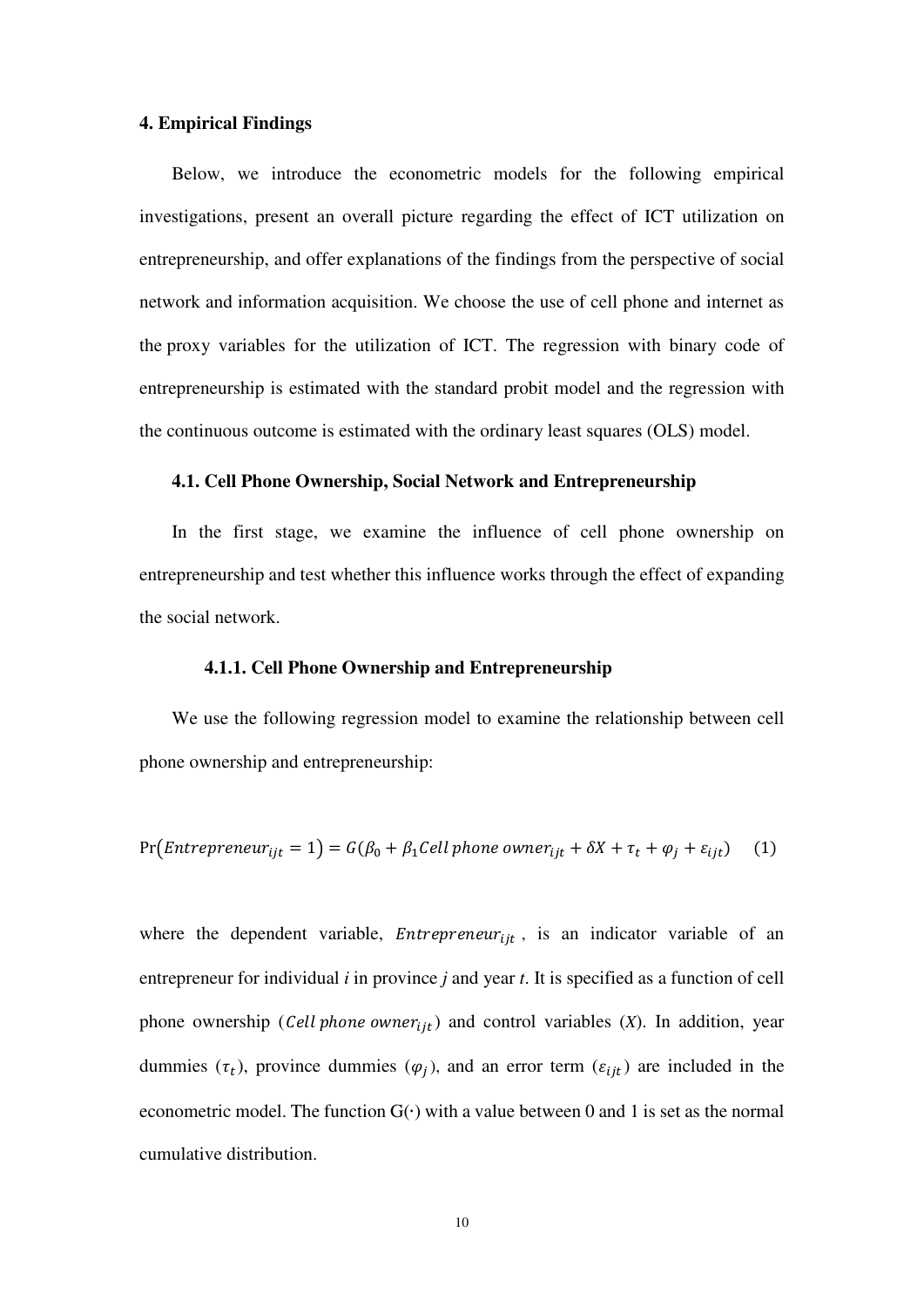Table 2 is from a separate regression, gradually increasing the number of controlled variables from left to right (exception column (4)). We begin with the simplest specification by controlling for cell phone ownership only, and report the results in column (1) of Table 2. Without controlling for other observables, the marginal effect indicates that cell phone users are on average 3.3 percentage points higher than people who do not use cell phones. The difference is significant at the 1% level.

## *\* Table 2 is inserted here \**

As a first step toward measuring the effect of cell phone ownership on entrepreneurship, in Specification 2 we control for individual and household characteristics, including education, age, marital status, gender, hukou, political status, and household wealth. See Table 1 for the definitions of variables. The results are reported in column (2) of Table 2. The marginal effect on the transition to entrepreneurship of cell phone ownership becomes 2.2 percentage points, a 1.1 percentage points decrease from that in column 1, but remains significant at the 1% level.

In Specification 3, we further control for year and location fixed effect. The results are reported in column (3) of Table 2. After controlling for the aggregate time-series trends and time-invariant regional unobservables, the difference between internet users and non-internet users in entrepreneurship rate narrows further, from 2.2 to 2.0 percentage points. Considering that the average entrepreneurship rate for rural households is 9.5% in the sample, the influence of cell phone ownership on entrepreneurship is very strong. The estimated coefficient of 2.0 for cell phone user in column (3) of Table 2 amounts to a 21.05 percent increase in entrepreneurship rate relative to the national average.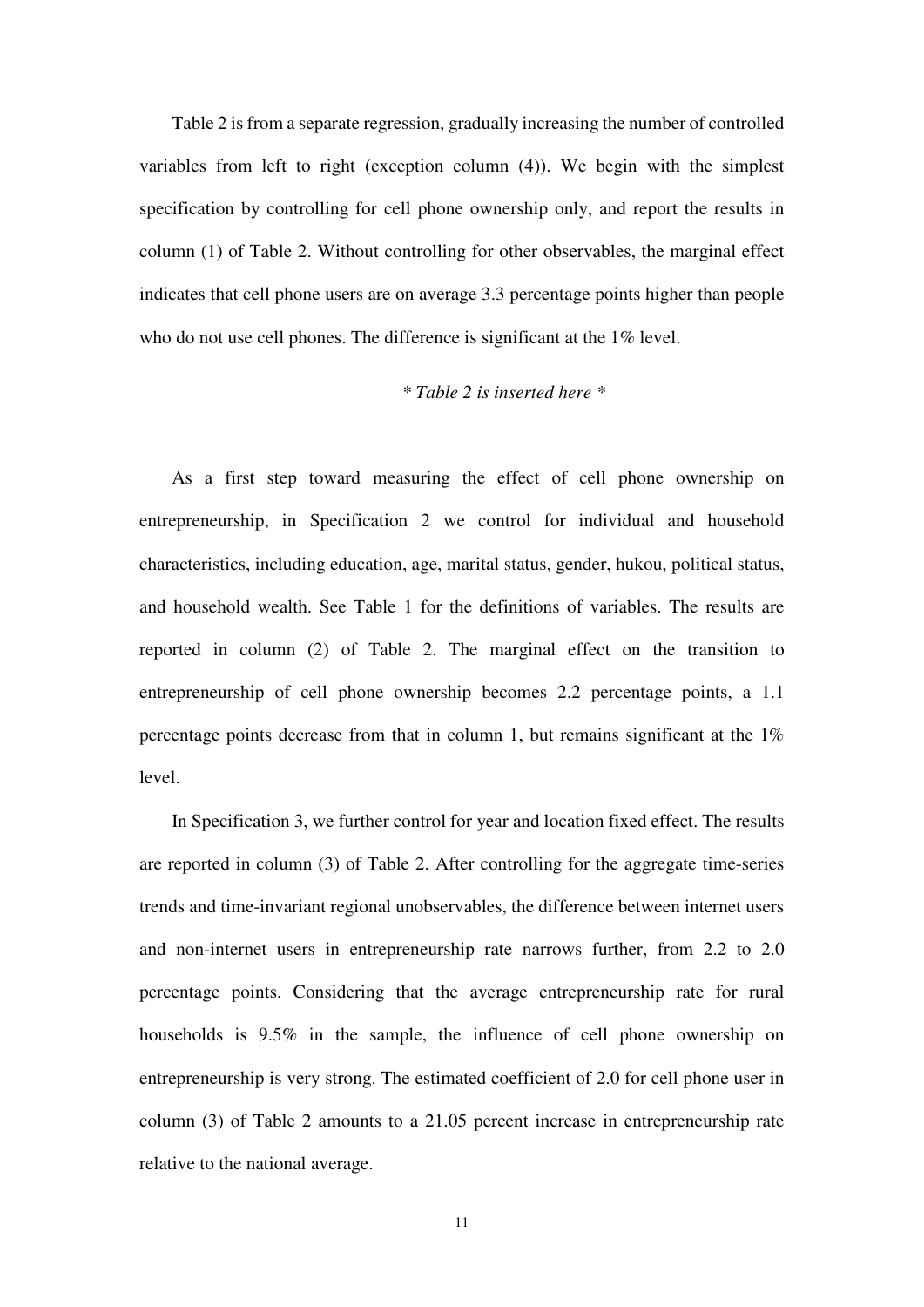In Specification 4, we concentrate on samples of cell phone owners and see whether the expenditure on cell phone fees increases entrepreneurship. As shown in column (4) of Table 2, the coefficient of cell phone expenses is statistically significant and positive. The more the expenditure on cell phone fees, the stronger the probability of engaging in entrepreneurship. The likelihood of entrepreneurial engagement increases with the intensity of cell phone use.

#### **4.1.2. The Mediating Role of Social Network**

From Table 2, we can see that owning a cell phone can increase the likelihood of individuals becoming entrepreneurs. We now use the following model to explore the expansion effect on entrepreneurship of increased social networking from cell phone ownership:

*Social network<sub>ijt</sub>* = 
$$
\beta_0 + \beta_1
$$
*Cell phone owner<sub>ijt</sub>* +  $\delta X + \tau_t + \varphi_j + \varepsilon_{ijt}$  (2)

where *Social network*<sub>ijt</sub> represents the social network of individual *i*. We measure it as the total amount of household expenses and receipts related to the maintenance of social relations. The key estimate is the value of  $\beta_1$ , which measures the relationship between individual's social network and the probability of entrepreneurial engagement.

Table 3 reports the regression results from Equation (2), which illustrates how owning a cell phone expands the social network. The results show that the total amount of expenses and receipts related to the maintenance of social relations for cell phone owners is 22.9% more than that for the others. In comparison with people who do not use cell phone, those who own a cell phone likely have a stronger social network.

$$
*
$$
 Table 3 is inserted here  $*$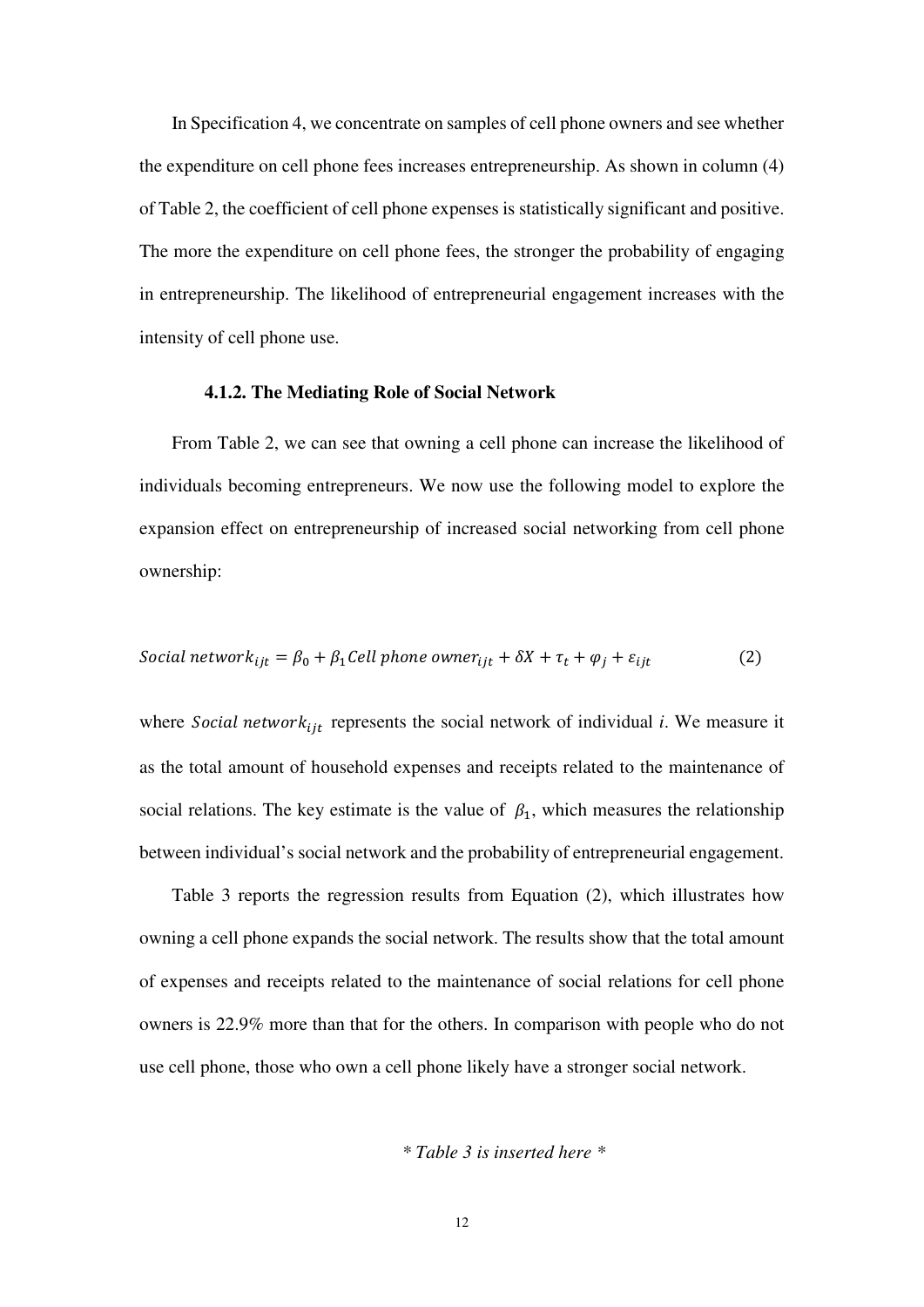Since we have observe a positive effect of cell phone ownership on social network, the final step to test the mediating role of social network is to examine whether the social network impacts entrepreneurship. We estimate the model as follows:

$$
Pr(Enteroperator_{ijt} = 1) = G(\beta_0 + \beta_1 Social network_{ijt} + \delta X + \tau_t + \varphi_j + \varepsilon_{ijt})
$$
 (3)

where *Entrepreneur<sub>iit</sub>* is an indicator variable of entrepreneurs and *Social network*<sub>iit</sub> denotes individual *i*'s social network. Other control variables are the same as those in Equation (1).

We report the results from equation (3) in Table 4. The coefficient of social network in columns (1) to (3) of Table 4 remains positive and is statistically significant at the  $1\%$ level, indicating that a strong social network increases individual's entrepreneurship engagement. These findings demonstrate the mediating role of social network in the impact of cell phone ownership on entrepreneurship.

#### *\* Table 4 is inserted here \**

## **4.2. Internet Use, Information and Knowledge Acquisition, and Entrepreneurship**

In the second investigation, we examine the influence of internet use on entrepreneurship and test whether this influence works through the effect of more information acquisition.

#### **4.2.1. Internet Use and Entrepreneurship**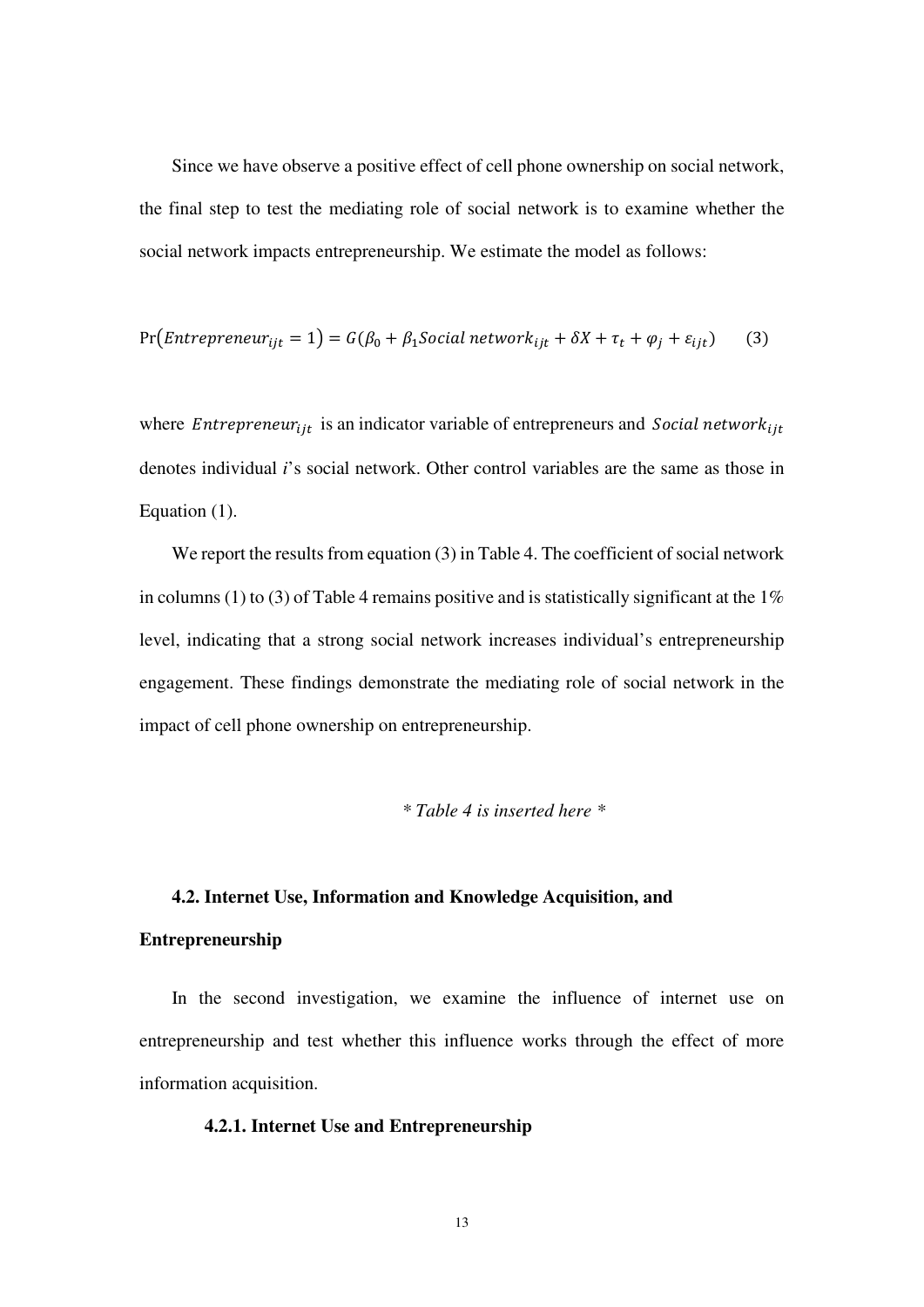We first investigate the impact of internet use on the probability of being engaged in entrepreneurial activity by estimating the following regression:

$$
Pr(Enter \text{prenew}_{ijt} = 1) = G(\beta_0 + \beta_1 Internet \text{user}_{ijt} + \delta X + \tau_t + \varphi_j + \varepsilon_{ijt}) \tag{4}
$$

where *Internet user<sub>ijt</sub>* is an indicator variable of people who use the internet. We report the results from equation (4) in Table 5.

#### *\* Table 5 is inserted here \**

From Table 5, we can see that after controlling for observables, internet users are 6.4 percentage points more likely to engage in entrepreneurship than people who do not use the internet. The estimated coefficient of 0.064 implies a 67.39 percent increase in the probability of entrepreneurial engagement for the internet users relative to the national average. These results suggest that the internet has a strong positive effect on entrepreneurship.

#### **4.2.2. The Mediating Role of Internet Use**

The results in Table 5 suggest that internet users have a higher probability of becoming entrepreneurs than the others. We now want to see the mechanism by which internet use affects entrepreneurship. As we have discussed, information and knowledge acquisition plays an intermediate role in the casual pathway from ICT utilization to entrepreneurship. We examine the impact of internet use on the information and knowledge acquisition using the following regression:

*Information acquisition*<sub>ijt</sub> = 
$$
\beta_0 + \beta_1
$$
*Internet user*<sub>ijt</sub> +  $\delta X + \tau_t + \varphi_j + \varepsilon_{ijt}$  (5)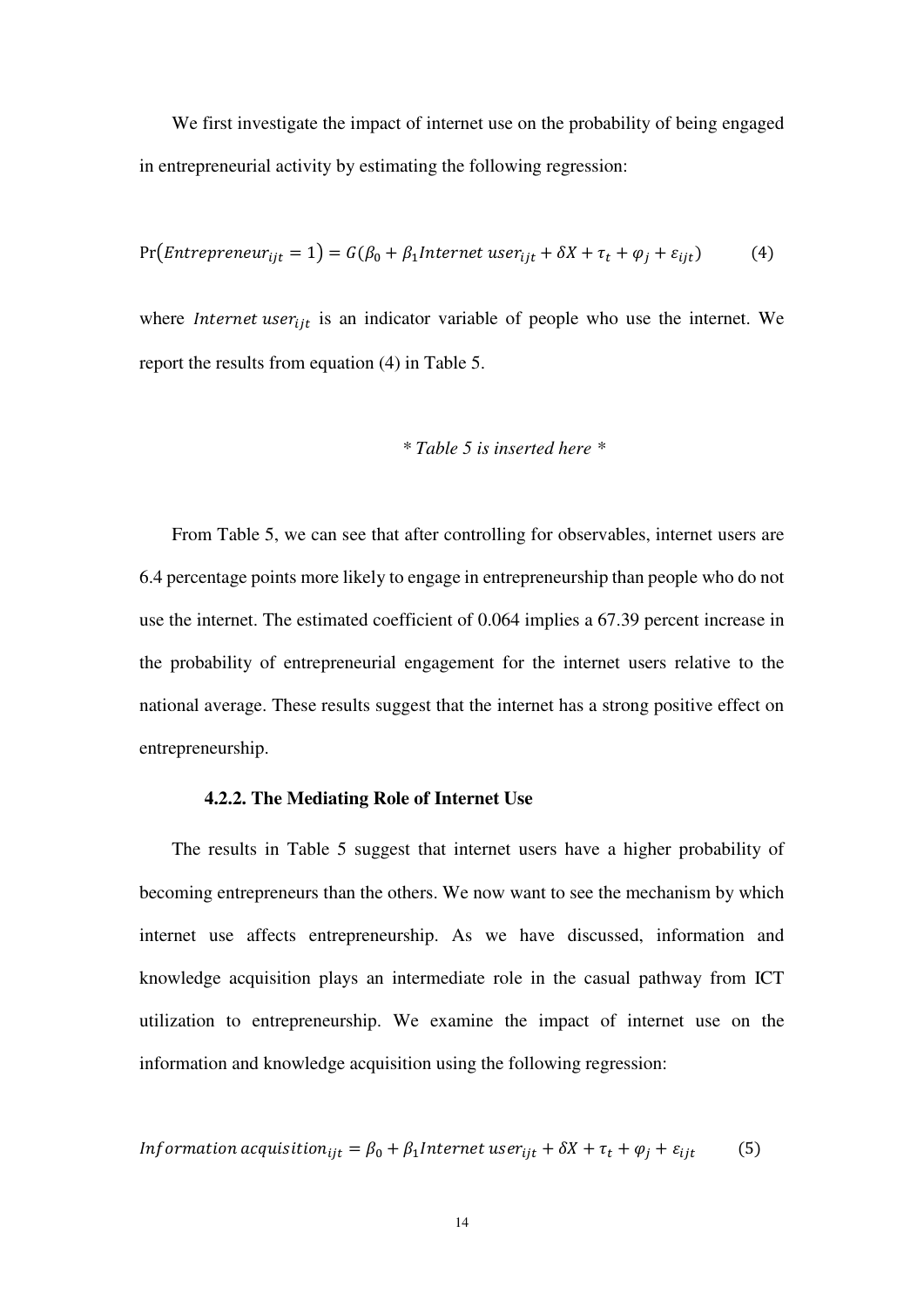where *Information* acquisition<sub>iit</sub> represents the information acquired by the internet. This is an ordinal variable with a scale from '1' to '5'. The code of '1' means that the internet is very unimportant for information and knowledge acquisition and '5' means very important.

The results from equation (5), as displayed in Table 6, suggest that internet users attach more importance to the internet for information and knowledge acquisition than people who do not use the internet, and the difference is significant at the 1% level. This finding suggests that the internet helps to expand the channel of information acquisition.

*\* Table 6 is inserted here \**

Results in Table 6 demonstrate that the use of internet enhances information acquisition. We next examine whether information and knowledge acquisition increases the probability of being an entrepreneur by running the following regression:

$$
Pr(Enteroperator_{ijt} = 1) = G(\beta_0 + \beta_1 Information acquisition_{ijt} + \delta X + \tau_t + \varphi_j + \varepsilon_{ijt})
$$
 (6)

Columns (1) to (3) of Table 7 report the results from Equation (6). The results show that the coefficient of *Information* acquisition<sub>ijt</sub> is statistically significant and positive. People who consider the internet to be important in gaining information are more likely to be entrepreneurial than their counterparts who do not. These findings confirm that the internet has a positive effect on entrepreneurship as an important channel to obtain information necessary to entrepreneurial engagement.

*\* Table 7 is inserted here \**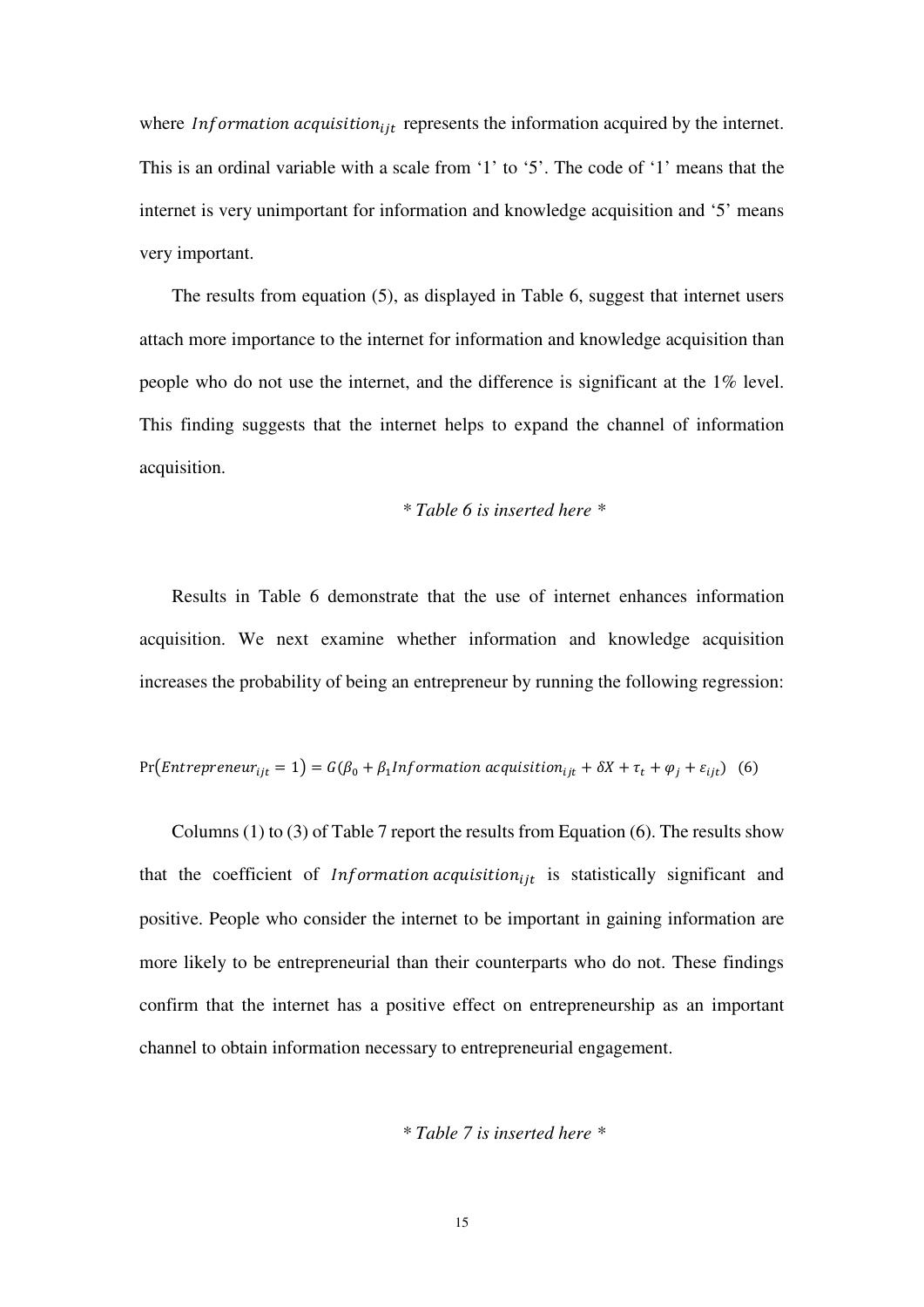#### **5. Robustness Check**

We have observed that the utilization of ICT can increase the probability of transition to entrepreneurship. However, a number of alternative explanations could possibly explain this pattern. In this section, we attempt to immunize our results from the following three potential alternative reasons: (i) unobservable individual characteristics, (ii) model misspecification, and (iii) reverse causality of entrepreneurship to ICT utilization.

#### **5.1. Unobservable Individual Characteristics**

Results from Equation (1) and (3) may be biased by omission of unobservables at the individual level. For example, entrepreneurial ability or attitude towards venturing investment can be important to entrepreneurial engagement. By including the individual level unobservables  $(U_i)$ , we rewrite Equation (1) and (3) as Equation (1') and (3') as follows:

$$
Pr(Enteroperator_{ijt} = 1) = G(\beta_0 + \beta_1 Cell \text{ phone owner}_{ijt} + \delta X + \tau_t + U_i + \varepsilon_{ijt}) \quad (1')
$$
\n
$$
Pr(Enteroperator_{ijt} = 1) = G(\beta_0 + \beta_1 Social \text{ network}_{ijt} + \delta X + \tau_t + U_i + \varepsilon_{ijt}) \quad (3')
$$

where  $U_i$  includes all the time-invariant individual-level unobservables. If this is the case, our previous results may be inefficient, if  $U_i$  is uncorrelated with  $X$ , or biased, if  $U_i$  is correlated with X. Since the two-year panel structure of the dataset used in this paper has little information variation over time but very large cross-section variation, the fixed-effects model that absorbs substantial cross-section heterogeneity will decrease the effectiveness of estimation (Kennedy, 2003). We therefore choose the random-effects model that is more efficient, when the panel dataset has a short time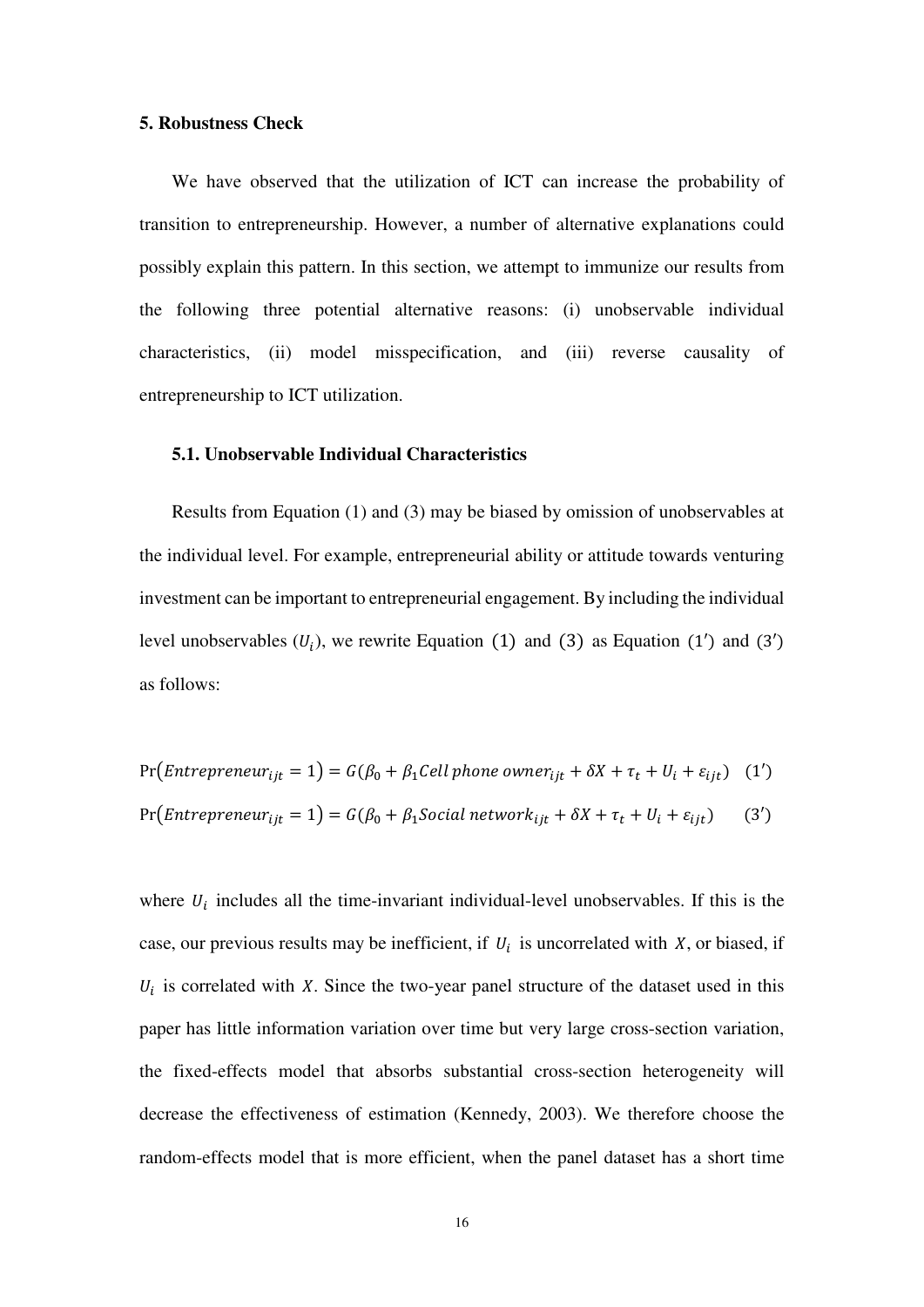period but a large number of cross-section observations (Wilson and Butler, 2007; Disney and Gathergood, 2009).

Columns  $(1)$  to  $(3)$  of Table 8 report the results from equation  $(1')$ , and columns (4) to (6) display the results from equation (3′), based on the random-effects models. Results in column (1) to (3) show that after controlling for unobserved heterogeneity of individuals, cell phone owners are 1.3 percentage points more likely to become entrepreneurs than other groups. Results in column (4) to (6) show that internet users are 5.3 percentage points more likely to engage in entrepreneurship than the others. Hence, our previous conclusion that cell phone owners and internet users are associated with higher likelihood of becoming an entrepreneur is robust after controlling for unobserved heterogeneity of individuals.

#### *\* Table 8 is inserted into here \**

#### **5.2. Model Misspecification**

Our previous estimations are based on a key identification assumption that the dependent variable has a linear relationship with the covariates. However, our previous estimators may be biased, if this assumption does not hold. In this section, we use the propensity score matching (PSM) approach to attenuate the concern of model misspecification. This approach estimates a propensity score for all individuals based on the "distance" between the treatment and control groups, and does not depend on the assumption of linear impacts of covariates (Kmenta, 2010).

In the PSM estimation, we use the nearest neighbor matching and kernel matching algorithm to match the people who do not use cell phone/internet, the comparison groups, with the people who use cell phone/internet, the treatment groups. The pair with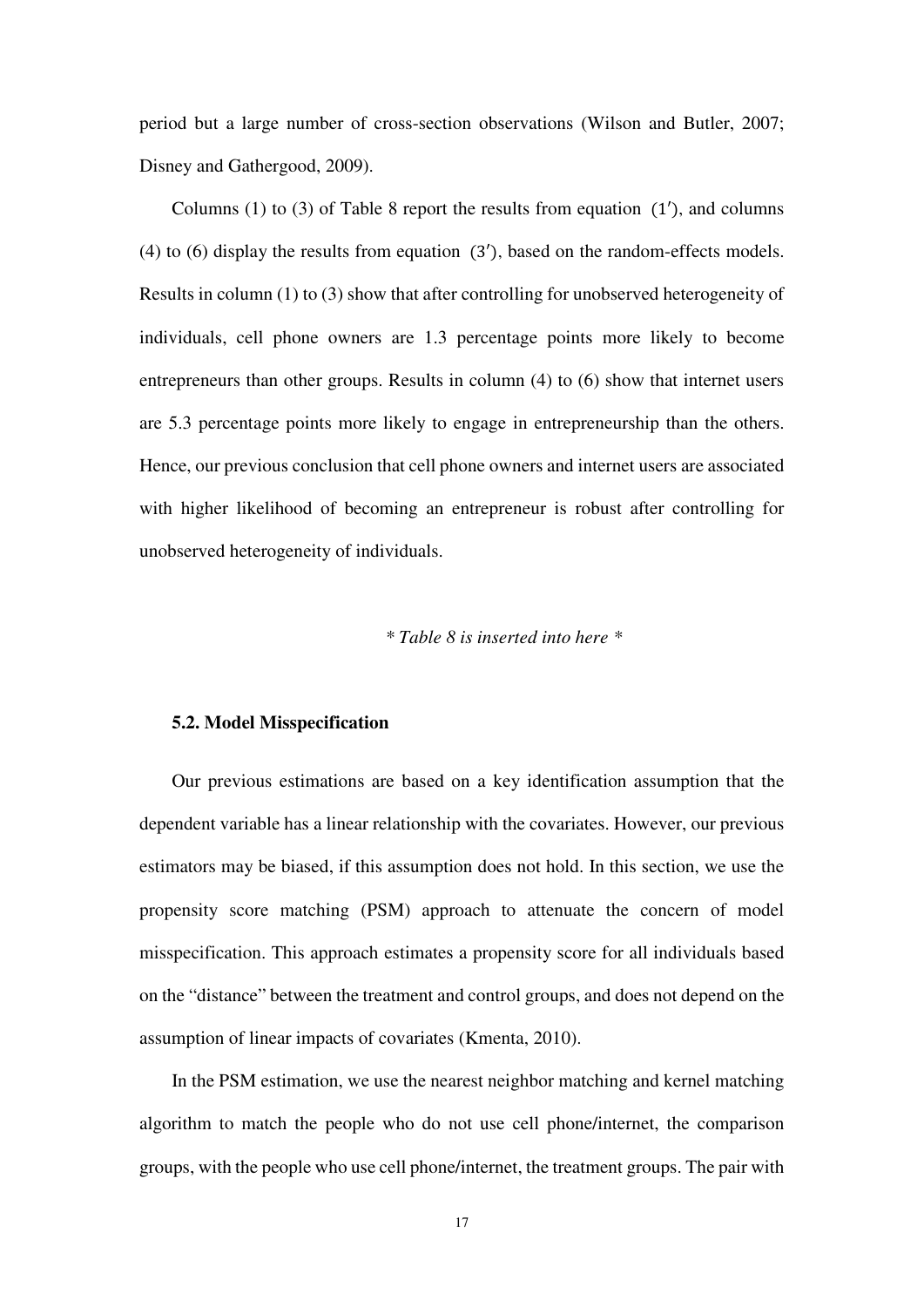closest propensity scores is matched. Then the Average Treatment effect on the Treated (ATT) is estimated by using the matched sample. The ATT has a similar interpretation as the marginal effect in the probit model by measuring the difference in the probability of transition to entrepreneurship between cell phone/internet users and the others.

The estimated ATTs, as reported in Table 9, are consistent with our previous results: cell phone owners are associated with a 2.8~3.1 percentage points higher probability of becoming entrepreneurs, and internet users are 7.3 percentage points more likely to engage in entrepreneurship relative to the others.

## *\* Table 9 is inserted into here \**

Below we use two approaches to check the matching quality of the PSM estimations. The first is to compare the distribution of the covariates in both the treatment and comparison groups before and after matching. As suggested by Rosenbaum and Rubin (1983), it is necessary to make sure that after matching the set of covariates is independent of the treatment effect. In other words, the distribution of covariates in both the treatment and comparison groups should be balanced after the matching procedure. The results of balancing test in Table 10 show that the difference in mean value of most covariates decreases dramatically and becomes statistically insignificant, suggesting a good quality of the matching. An exception is females, for whom the significance level is at the 10% level.

*\* Table 10 is inserted into here \**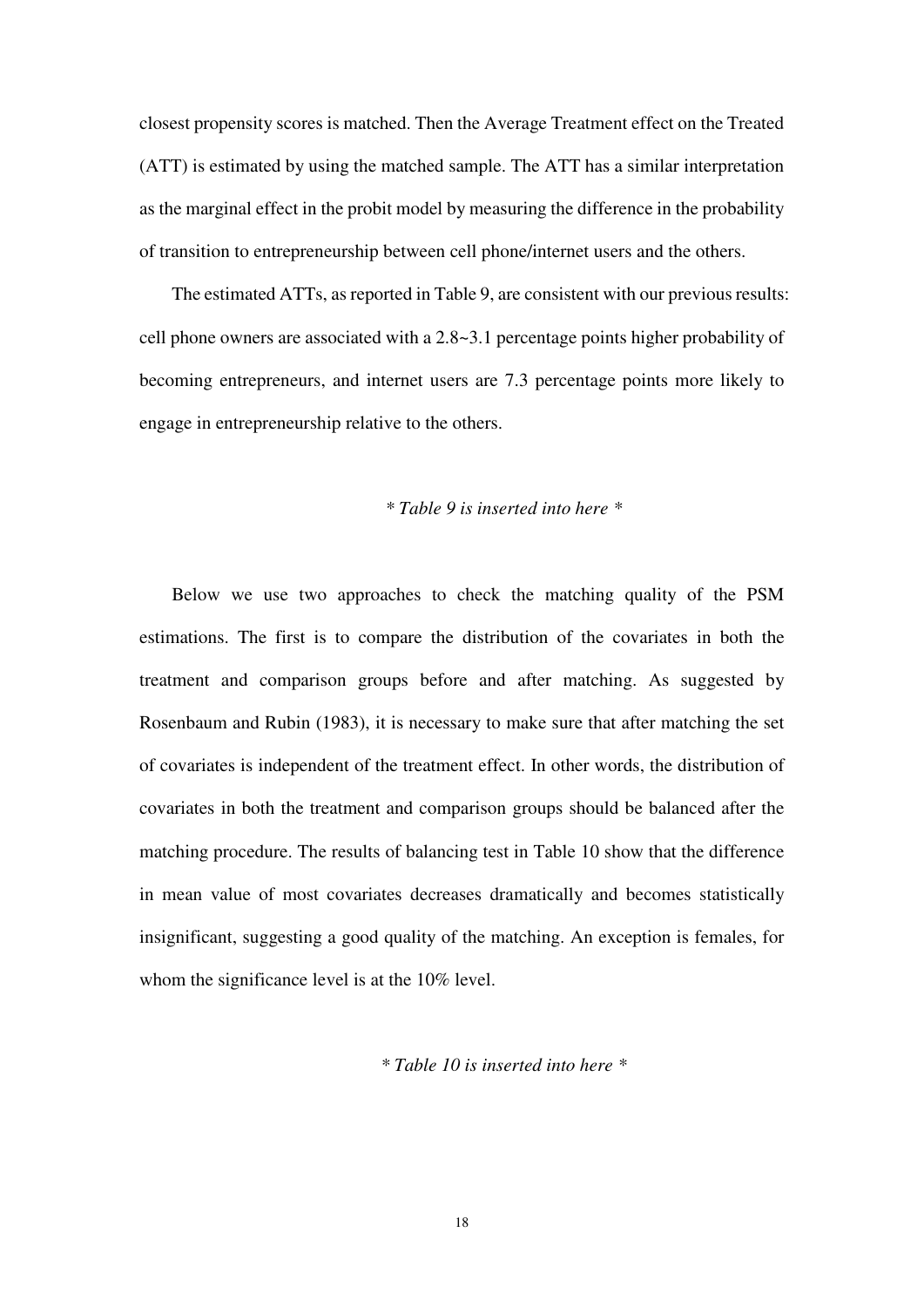We also check the common support condition that observations in the treatment group have comparison observations in the region of common support (Dehejia and Wahba, 2002). Matching incomparable observations can cause much larger estimation biases than selection on unobservables (Heckman, Ichimura and Todd, 1997). Hence, it is necessary to check the common support of the propensity scores for the treatment and comparison groups. The most straightforward way to check the common support condition is to analyze the density distribution of the propensity scores (Lechner, 2008). The propensity score distribution for the two groups, as displayed in Figure 3, provides supportive evidence of overlapping of the propensity score distributions. In summary, the two approaches both support reliability of our PSM estimation.

*\* Figure 3 is inserted into here \** 

#### **5.3. Reverse Causality of Entrepreneurship to ICT Utilization**

Since entrepreneurs are much more involved in business activities and need to acquire more information about the market, there can exist reverse causality between ICT utilization and entrepreneurship. To address this concern, we use the local cell phone ownership rate or internet usage rate to instrument for the individual-level cell phone ownership or internet use. This method is commonly used in the literature. See., e.g., DiPasquale and Glaeser (1999), Aaronson (2000), Harkness and Newman (2003), van Leuvensteijn and Koning (2004), and Munch, Rosholm and Svarer (2006).

Results based on the two-stage least squares (2SLS) model are reported in Table 11. We can see that after controlling for reverse causality of entrepreneurship to ICT utilization, the cell phone and internet users are associated with higher probability of being entrepreneurs than the others, and the differences are statistically significant at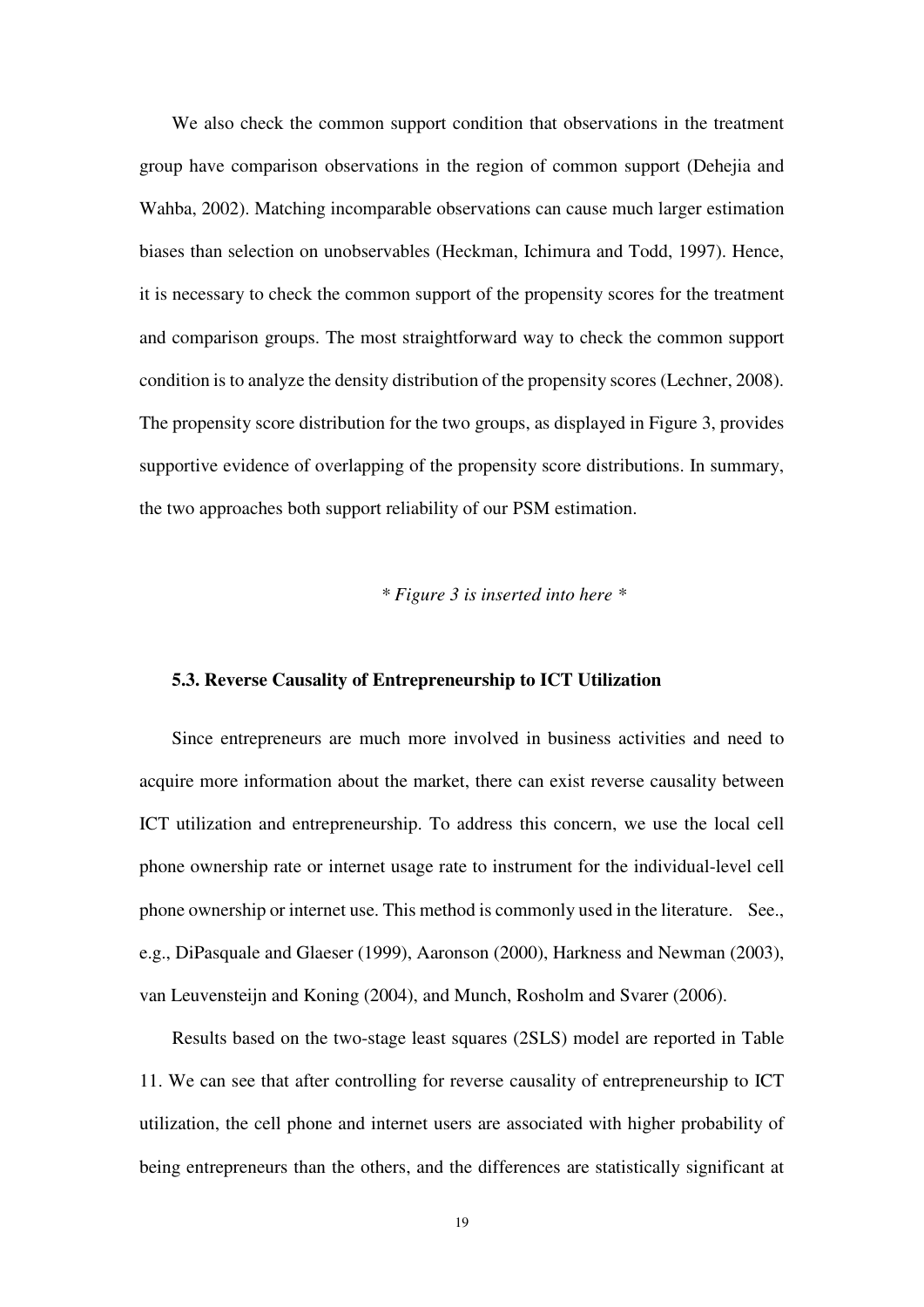the 1% level. These results reinforce our previous finding that ICT utilization has a positive effect on entrepreneurship.

#### *\* Table 11 is inserted into here \**

#### **6. Conclusions**

Given the important role of entrepreneurship to the economy and society, there is substantial interest in topics related to entrepreneurship. A vast body of literature examines the determinants of entrepreneurial ventures, but less attention has been paid to the utilization of information communication technology (ICT) and its relationship to entrepreneurship. This paper investigates whether ICT utilization increases an individual's probability of transition to entrepreneurship.

Using data from the China Family Panel Survey 2014 and 2016, we find that cell phone ownership and internet use have positive impacts on entrepreneurship. After controlling for observables, cell phone users (internet users) are 2.0 (6.4) percentage points more likely to engage in entrepreneurship than people who do not use them. Considering that the average entrepreneurship rate for rural households is only 9.5% in the sample, the influence of cell phone ownership and internet use is very large. Our results are robust to unobservable individual characteristics, model misspecification, and reverse causality of entrepreneurship to ICT utilization. Evidence also suggests that social networking and information acquisition play mediating roles in the impact of ICT utilization on entrepreneurship. The evidence of a positive effect of ICT utilization on entrepreneurship provides a new justification for policies or reforms intended to promote entrepreneurship by investment in ICT infrastructure, such as broadband construction in rural regions.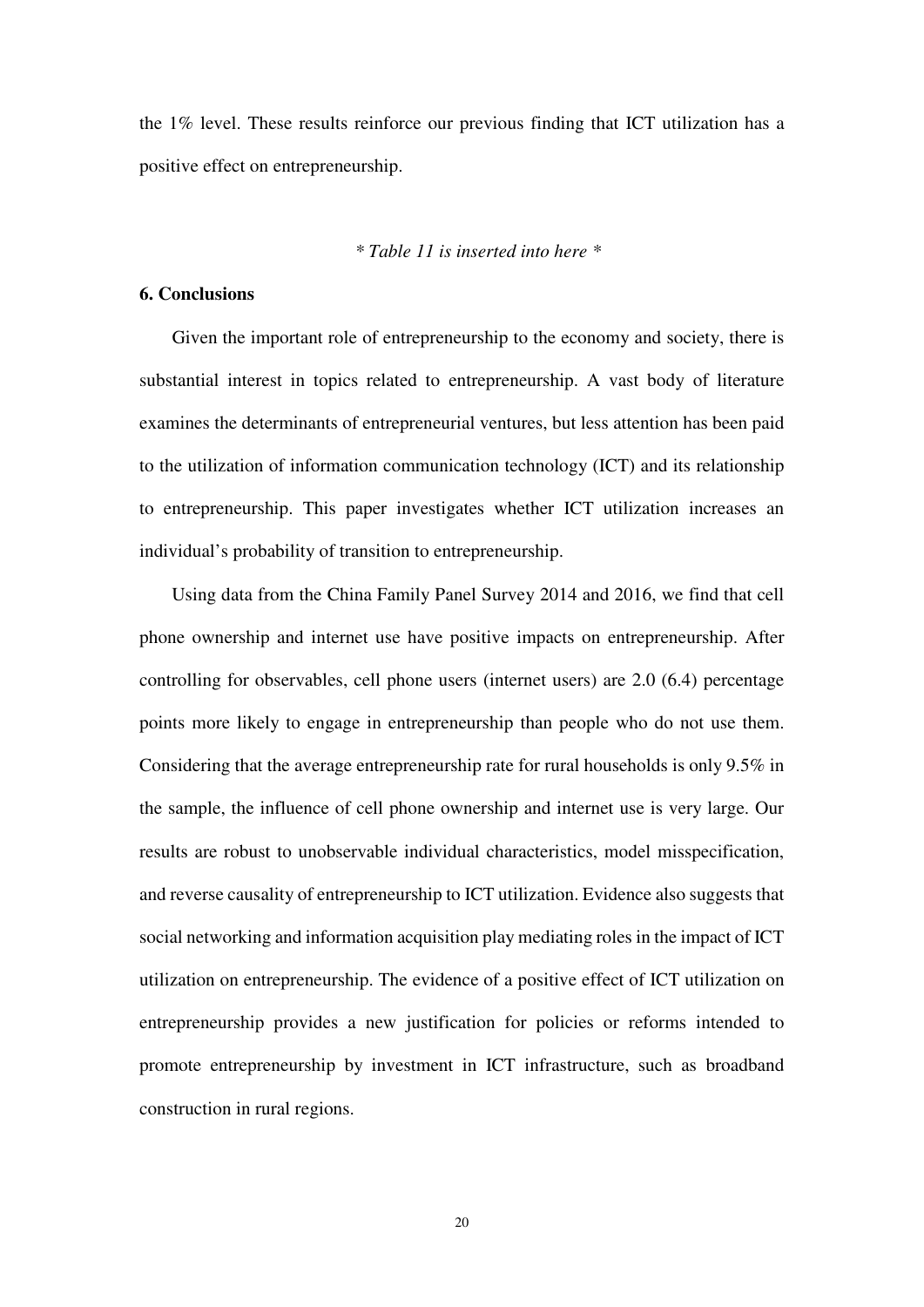A productive area for further research would be use or additional data to investigate whether the relationship between ICT utilization and entrepreneurship varies across different types of entrepreneurship. In addition, the current analysis only examines the impact of ICT utilization on the probability of transition to entrepreneurship. Whether and how ICT utilization affects entrepreneurial success, such as entrepreneurial profits and survival, also merits further investigation. While our cross section results are strong, even more dramatic results might be found by extending to nonlinear dynamical models capable of producing bifurcation. See Barnett and Chen (2015) regarding that research opportunity.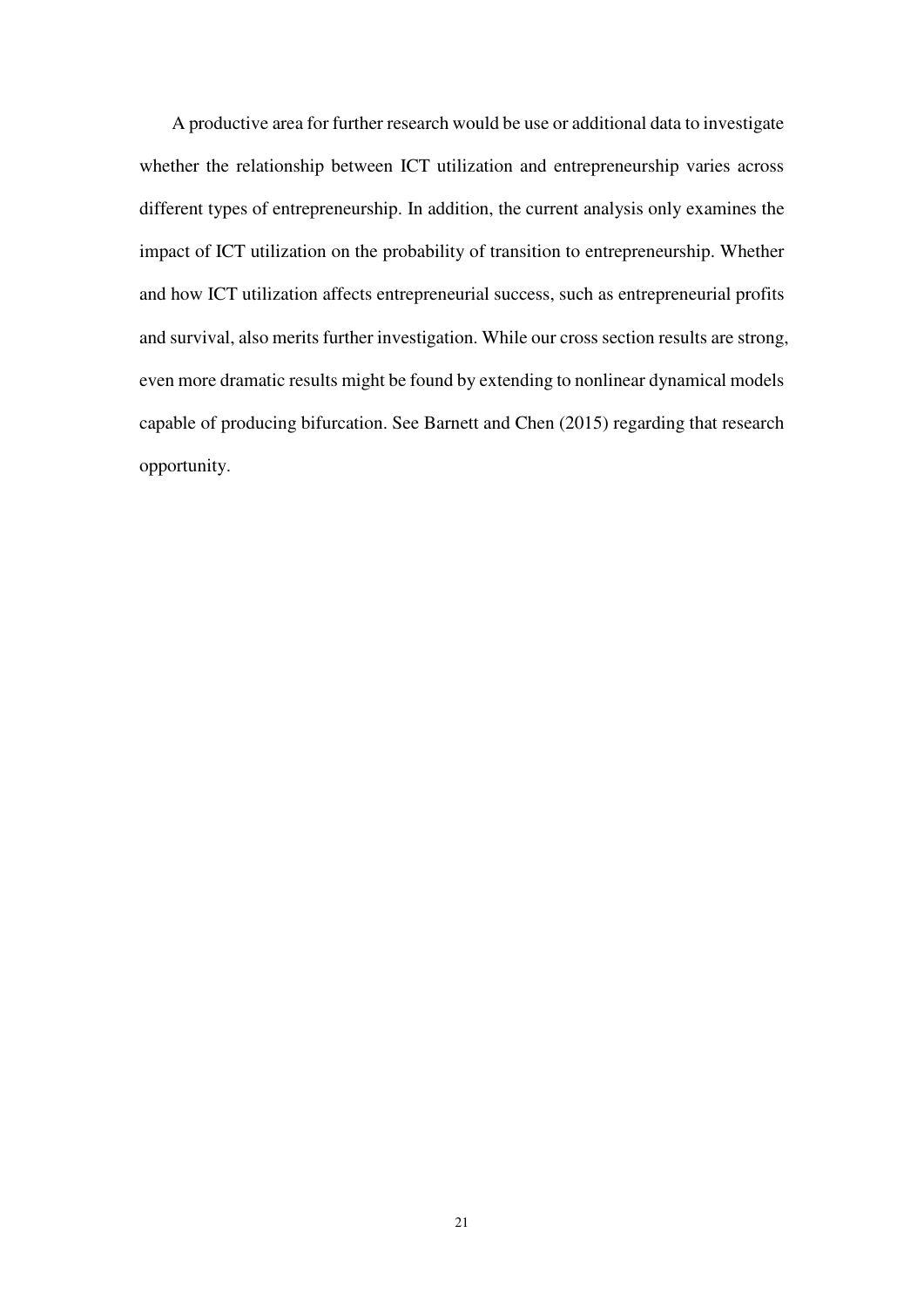#### **References**

- Aaronson, D. (2000) 'A Note on the Benefits of Homeownership', *Journal of Urban Economics*, 47(3), pp. 356–369. doi: 10.1006/juec.1999.2144.
- Acs, Z., Desai, S. and Hessels, J. (2008) 'Entrepreneurship, Economic Development and Institutions', *Small Business Economics*, 31(3), pp. 219–234. doi: 10.1007/s11187- 008-9135-9.
- Au, C.-C. and Henderson, V. (2006) 'Are Chinese Cities Too Small?', *Review of Economic Studies*, 73(3), pp. 549–576. doi: http://www.jstor.org/stable/20185020.
- Bai, C., Lu, J. and Tao, Z. (2006) 'Property Rights Protection and Access to Bank Loans', *The Economics of Transition*, 14(4), pp. 611–628. doi: 10.1111/j.1468- 0351.2006.00269.x.
- Barnett, W. A. and Chen, G. (2015) 'Bifurcation of Macroeconometric Models and Robustness of Dynamical Inferences', *Foundations and Trends in Econometrics*, 8(1– 2), pp. 1–144. doi: 10.1561/0800000026.
- Blanchflower, D. and Oswald, A. (1998) 'What Makes an Entrepreneur?', *Journal of Labor Economics*, 16(1), pp. 26–60. doi: 10.1086/209881.
- Carree, M. and Thurik, R. (2010) 'The Impact of Entrepreneurship on Economic Growth', in *Handbook of Entrepreneurship Research*. New York, NY: Springer, pp. 557–594. doi: 10.1007/978-1-4419-1191-9\_20.
- Chen, J. and Han, X. (2014) 'The Evolution of Housing Market and Its Socio-economic Impacts in Post-Reform China: A Survey of the Literature', *Journal of Economic Surveys*, 28(4), pp. 652–670. doi: 10.1111/joes.12076.
- Cho, H., Gay, G., Davidson, B. and Ingraffea, A*.* (2007) 'Social Networks, Communication Styles, and Learning Performance in a CSCL Community', *Computers & Education*, 49(2), pp. 309–329. doi: 10.1016/j.compedu.2005.07.003.
- Chowdhury, F., Audretsch, D. and Belitski, M. (2015) 'Does Corruption Matter for International Entrepreneurship?', *International Entrepreneurship and Management Journal*, 11(4), pp. 959–980. doi: 10.1007/s11365-015-0372-5.
- Companys, Y. E. and McMullen, J. S. (2007) 'Strategic Entrepreneurs at Work: The Nature, Discovery, and Exploitation of Entrepreneurial Opportunities', *Small Business Economics*, 28(4), pp. 301–322. doi: 10.1007/s11187-006-9034-x.
- Cowling, M. and Taylor, M. (2001) 'Entrepreneurial Women and Men: Two Different Species?', *Small Business Economics*, 16(3), pp. 167–175. doi: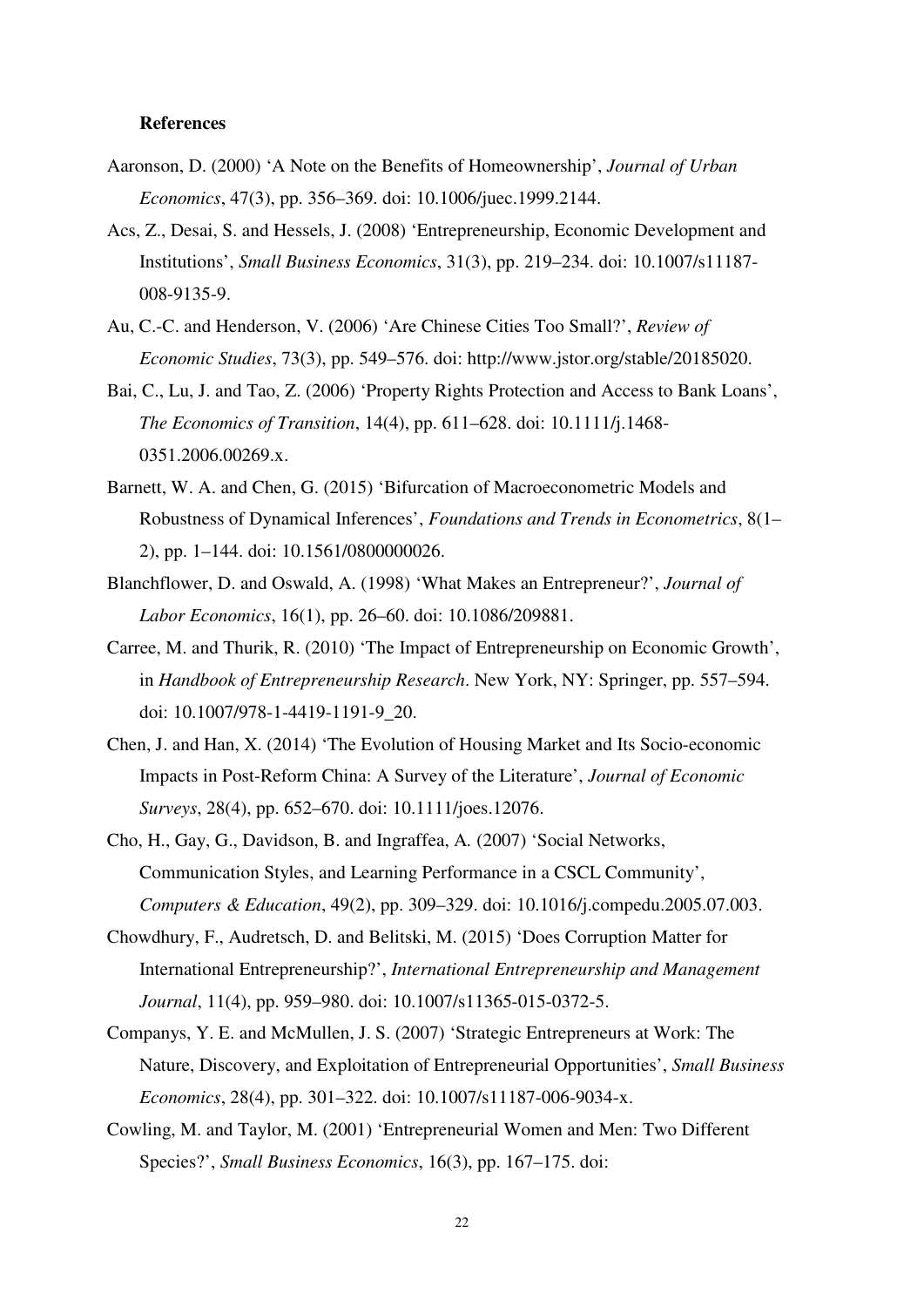10.1023/A:1011195516912.

- Dehejia, R. and Wahba, S. (2002) 'Propensity Score-Matching Methods for Nonexperimental Causal Studies', *Review of Economics and Statistics*, 84(1), pp. 151–161. doi: 10.1162/003465302317331982.
- DiPasquale, D. and Glaeser, E. (1999) 'Incentives and Social Capital: Are Homeowners Better Citizens?', *Journal of Urban Economics*, 45(2), pp. 354–384. doi: 10.1006/juec.1998.2098.
- Disney, R. and Gathergood, J. (2009) 'Housing Wealth, Liquidity Constraints and Selfemployment', *Labour Economics*, 16(1), pp. 79–88. doi: http://dx.doi.org/10.1016/j.labeco.2008.05.002.
- Djankov, S., Qian, Y., Roland, G. and Zhuravskaya, E. (2006) 'Who Are China's Entrepreneurs?', *American Economic Review*, 96(2), pp. 348–352. Available at: http://www.jstor.org/stable/30034671.
- Erwin, B., Turk, C., Heimberg, R., Fresco, D. and Hantula, D. (2004) 'The Internet: Home to a Severe Population of Individuals with Social Anxiety Disorder?', *Journal of Anxiety Disorders*, 18(5), pp. 629–646. doi: 10.1016/j.janxdis.2003.08.002.
- Gibson, D., Kozmetsky, G. and Smilor, R. (1992) *The Technopolis Phenomenon: Smart Cities, Fast Systems, Global Networks*. Lanham, USA: Rowman & Littlefield Publishers.
- Glaeser, E., Huang, W., Ma, Y. and Shleifer, A. (2016) *A Real Estate Boom with Chinese Characteristics*. NBER Working Paper. Available at: http://www.nber.org/papers/w22789.
- Gries, T. and Naudé, W. (2010) 'Entrepreneurship and Structural Economic Transformation', *Small Business Economics*, 34(1), pp. 13–29. doi: 10.1007/s11187- 009-9192-8.
- Harkness, J. and Newman, S. (2003) 'Effects of Homeownership on Children: The Role of Neighborhood Characteristics and Family Income', *Economic Policy Review*, (June), pp. 87–107. Available at: http://papers.ssrn.com/sol3/papers.cfm?abstract\_id=790744.
- Heckman, J., Ichimura, H. and Todd, P. (1997) 'Matching As an Econometric Evaluation Estimator: Evidence from Evaluating a Job Training Programme', *The Review of Economic Studies*, 64(4), pp. 605–654. doi: 10.2307/2971733.
- Holtz-Eakin, D., Joulfaian, D. and Rosen, H. (1994) 'Sticking it Out: Entrepreneurial Survival and Liquidity Constraints', *Journal of Political Economy*, 102(1), pp. 53–75.
- Hung, A., Parker, A. and Yoong, J. (2009) *Defining and Measuring Financial Literacy*.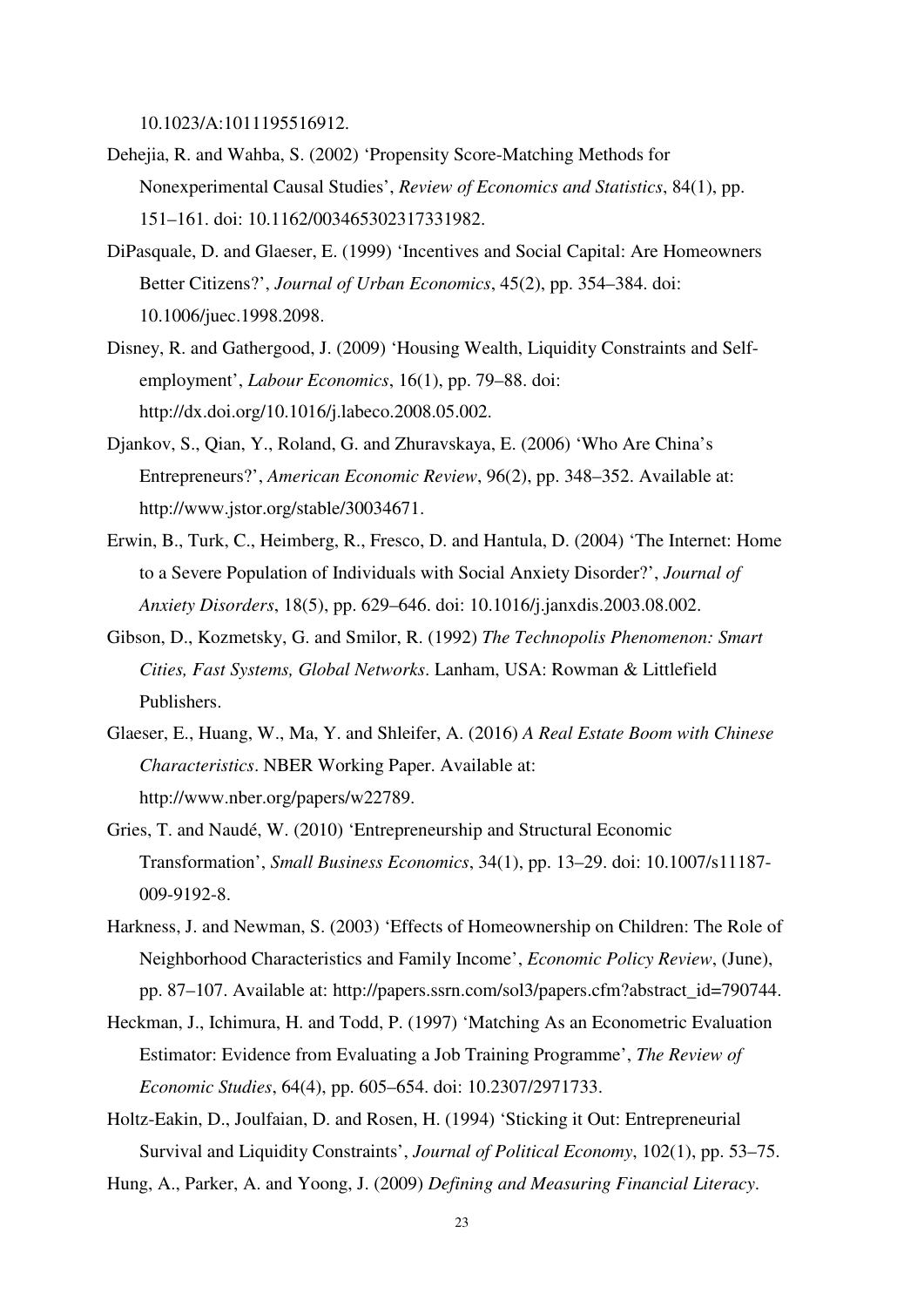RAND Working Paper. doi: 10.2139/ssrn.1498674.

Karlan, D. and Valdivia, M. (2011) 'Teaching Entrepreneurship: Impact of Business Training on Microfinance Clients and Institutions', *Review of Economics and Statistics*, 93(2), pp. 510–527. doi: 10.1162/REST\_a\_00074.

Kennedy, P. (2003) *A Guide to Econometrics*. Cambridge, MA: The MIT Press.

- Kmenta, J. (2010) 'Mostly Harmless Econometrics: An Empiricist's Companion', *Business Economics*, 45(1), pp. 75–76. doi: 10.1057/be.2009.37.
- Kozmetsky, G. (1985) *Transformational Management*. Cambridge, MA: Ballinger Publishing Company.
- Lechner, M. (2008) 'A Note on the Common Support Problem in Applied Evaluation Studies', *Annales d'Économie et de Statistique*, (91/92), pp. 217–235. doi: 10.2307/27917246.
- van Leuvensteijn, M. and Koning, P. (2004) 'The Effect of Home-ownership on Labor Mobility in the Netherlands', *Journal of Urban Economics*, 55(3), pp. 580–596. doi: 10.1016/j.jue.2003.12.001.
- Li, L. and Wu, X. (2014) 'Housing Price and Entrepreneurship in China', *Journal of Comparative Economics*, 42(2), pp. 436–449. doi: 10.1016/j.jce.2013.09.001.
- Meijers, H. (2014) 'Does the Internet Generate Economic Growth, International Trade, or Both?', *International Economics and Economic Policy*, 11(1), pp. 137–163. doi: 10.1007/s10368-013-0251-x.
- Minniti, M. (2004) 'Entrepreneurial Alertness and Asymmetric Information in a Spinglass Model', *Journal of Business Venturing*, 19(5), pp. 637–658. doi: 10.1016/j.jbusvent.2003.09.003.
- Munch, J. R., Rosholm, M. and Svarer, M. (2006) 'Are Homeowners Really More Unemployed?', *The Economic Journal*, 116(514), pp. 991–1013. doi: 10.1111/j.1468- 0297.2006.01120.x.
- Oseifuah, E. (2010) 'Financial Literacy and Youth Entrepreneurship in South Africa', *African Journal of Economic and Management Studies*. Edited by R. Rugimbana, 1(2), pp. 164–182. doi: 10.1108/20400701011073473.
- Paulson, A. and Townsend, R. (2004) 'Entrepreneurship and Financial Constraints in Thailand', *Journal of Corporate Finance*, 10(2), pp. 229–262. Available at: http://www.sciencedirect.com/science/article/pii/S0929119903000567.
- Pierce, T. (2009) 'Social Anxiety and Technology: Face-to-face Communication Versus Technological Communication among Teens', *Computers in Human Behavior*, 25(6),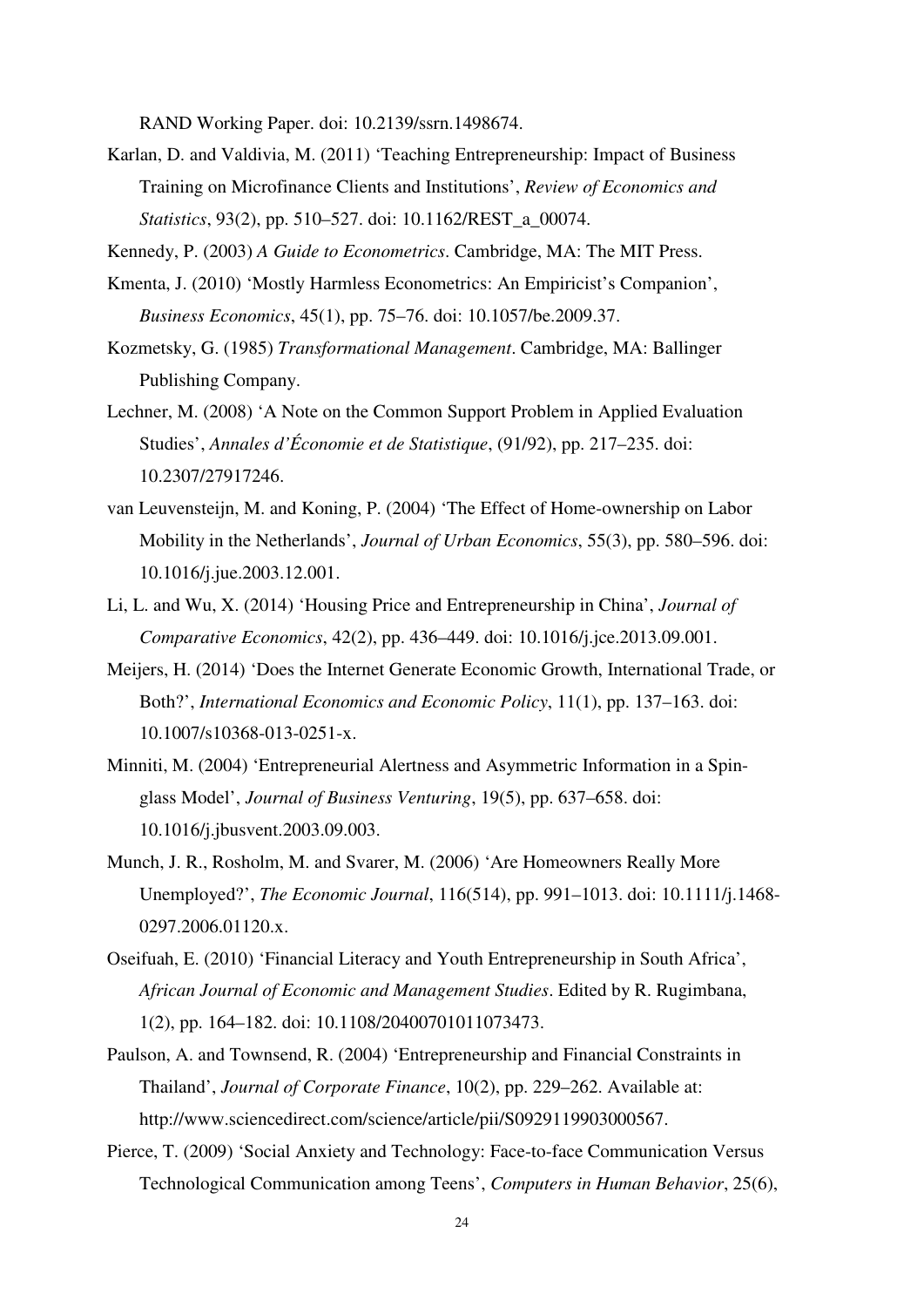pp. 1367–1372. doi: 10.1016/j.chb.2009.06.003.

- Rosenbaum, P. R. and Rubin, D. B. (1983) 'The central role of the propensity score in observational studies for causal effects', *Biometrika*, 70(1), pp. 41–55. doi: 10.1093/biomet/70.1.41.
- Schmalz, M., Sraer, D. and Thesmar, D. (2017) 'Housing Collateral and Entrepreneurship', *The Journal of Finance*, 72(1), pp. 99–132. doi: 10.1111/jofi.12468.
- Schumpeter, J. A. (1951) *Essays: on Entrepreneurs, Innovations, Business Cycle, and the Evolution of Capitalism*. New York, NY: Transaction Publishers.
- Shane, S. and Cable, D. (2002) 'Network Ties, Reputation, and the Financing of New Ventures', *Management Science*, 48(3), pp. 364–381. doi: 10.1287/mnsc.48.3.364.7731.
- Shane, S. and Venkataraman, S. (2000) 'The Promise of Entrepreneurship as a Field of Research', *The Academy of Management Review*, 25(1), pp. 217–226. doi: 10.1007/978-3-540-48543-8\_8.
- Tang, M. and Coulson, E. (2017) 'The Impact of China's Housing Provident Fund on Homeownership, Housing Consumption and Housing Investment', *Regional Science and Urban Economics*, 63, pp. 25–37. doi: 10.1016/j.regsciurbeco.2016.11.002.
- Taylor, M. (2001) 'Self-Employment and Windfall Gains in Britain: Evidence from Panel Data', *Economica*, 68(272), pp. 539–565. doi: 10.1111/1468-0335.00261.
- Venkataraman, S. (1997) 'The Distinctive Domain of Entrepreneurship Research', *Advances in Entrepreneurship, Firm Emergence and Growth*, 3(October), pp. 119– 138. doi: 10.2139/ssrn.1444184.
- Wilson, S. and Butler, D. (2007) 'A Lot More to Do: The Sensitivity of Time-Series Cross-Section Analyses to Simple Alternative Specifications', *Political Analysis*, 15(2), pp. 101–123. doi: 10.1093/pan/mpl012.
- Yoon, H., Yun, S., Lee, J. and Phillips, F. (2015) 'Entrepreneurship in East Asian Regional Innovation Systems: Role of Social Capital', *Technological Forecasting and Social Change*, 100, pp. 83–95. doi: 10.1016/j.techfore.2015.06.028.
- Yueh, L. (2009) 'China's Entrepreneurs', *World Development*, 37(4), pp. 778–786. doi: 10.1016/j.worlddev.2008.07.010.
- Zhang, Q. F. and Pan, Z. (2012) 'Women's Entry into Self-employment in Urban China: The Role of Family in Creating Gendered Mobility Patterns', *World Development*, 40(6), pp. 1201–1212. doi: 10.1016/j.worlddev.2011.11.004.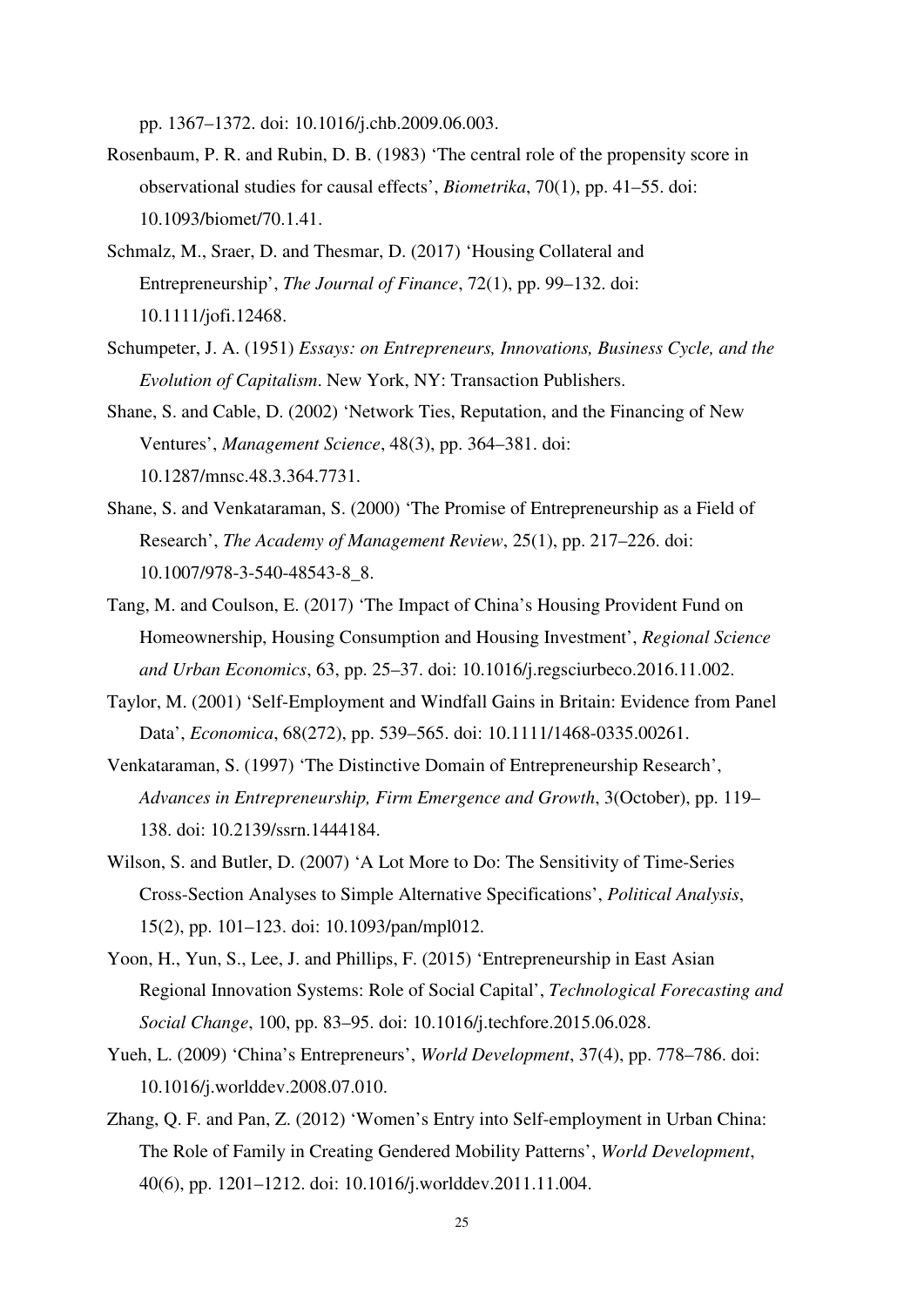#### **TABLES AND FIGURES**



Data Source: China Family Panel Studies 2014 and 2016

## **Figure 1 Cell phone ownership, social network and entrepreneurship rate**



**Figure 2 Internet use, information and knowledge acquisition and entrepreneurship rate**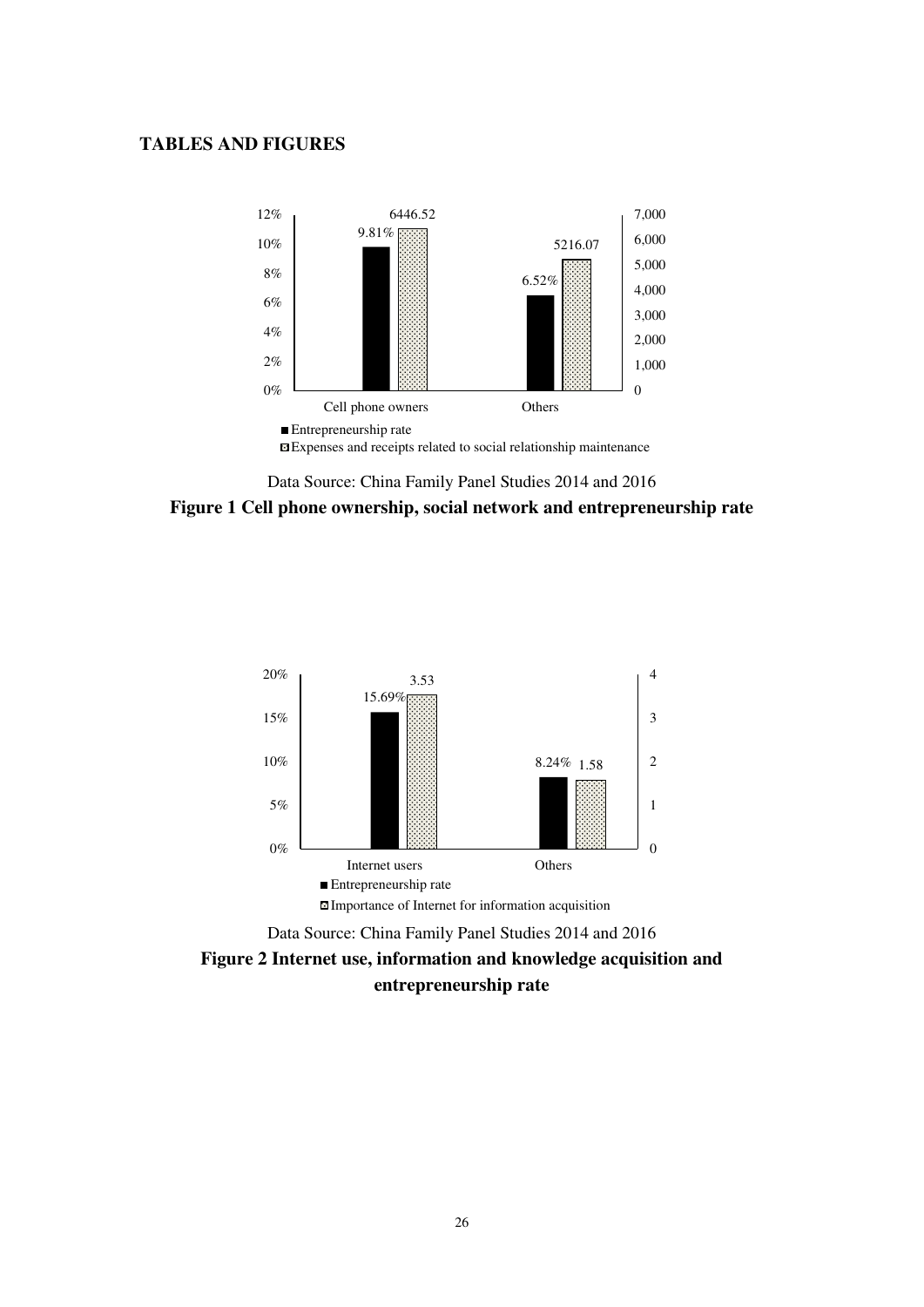

**Figure 3 The propensity score distribution of the treatment and comparison groups**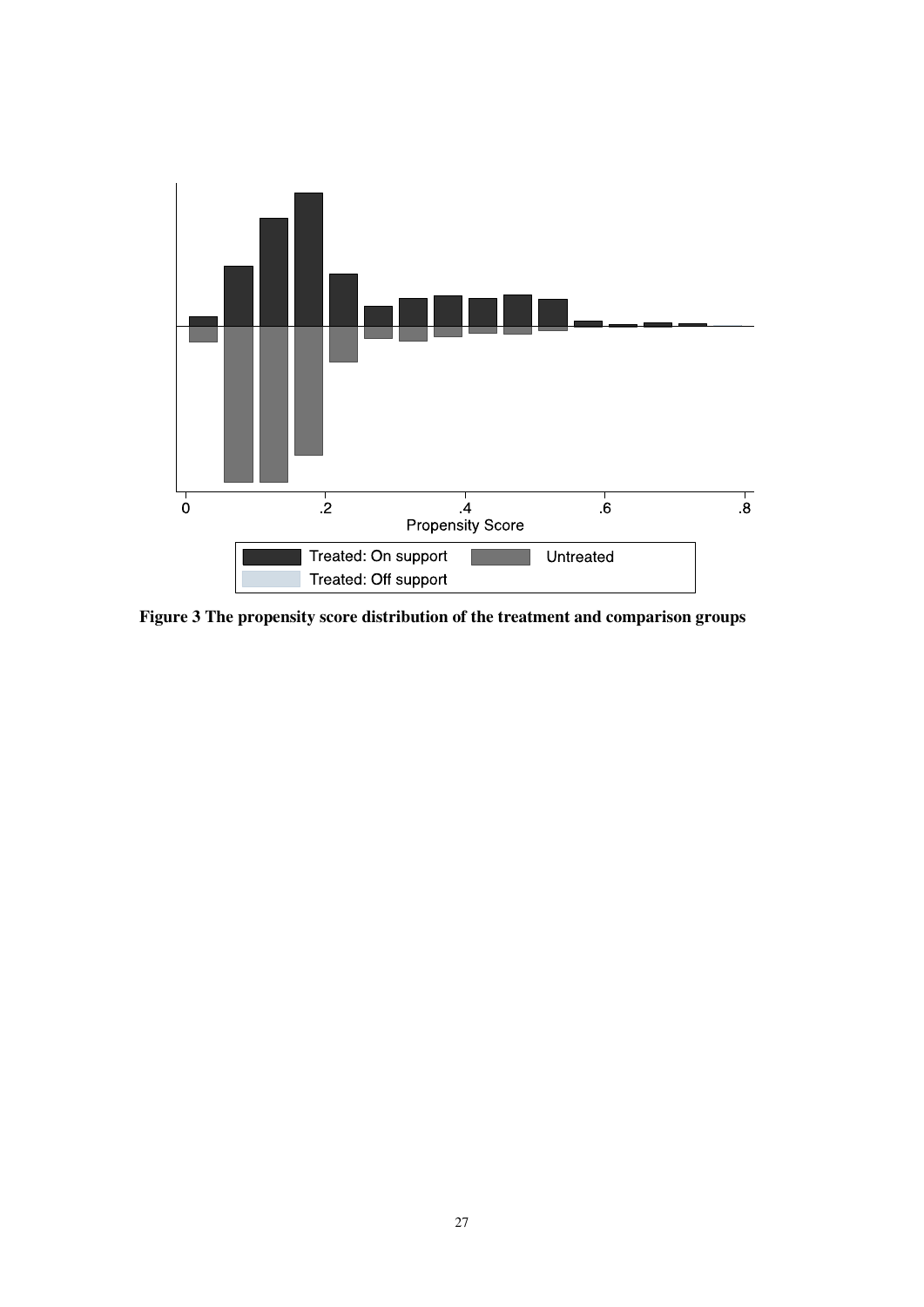| Variables                    | Mean    | Std.Dev. | Definitions                                                                 |
|------------------------------|---------|----------|-----------------------------------------------------------------------------|
| <b>Dependent variable</b>    |         |          |                                                                             |
| Entrepreneur                 | 0.095   | 0.293    | An indicator variable of people who engage in self-                         |
|                              |         |          | employed business or private enterprises                                    |
| <b>Independent variables</b> |         |          |                                                                             |
| Cell phone owner             | 0.901   | 0.298    | An indicator variable of people who use cell phone                          |
| Cell phone expenses          | 49.46   | 48.49    | The mobile phone fee per month (yuan)                                       |
| Internet user                | 0.167   | 0.373    | An indicator variable of people who use the internet                        |
| <b>Mediating variables</b>   |         |          |                                                                             |
| Social network               | 6,325   | 11,508   | The total amount of expenses and receipts related to the                    |
|                              |         |          | maintenance of social relations in the last year (yuan)                     |
| Information acquisition      | 1.907   | 1.484    | The importance of the internet for information and                          |
|                              |         |          | knowledge acquisition $(1-5 \text{ scale: } 1 \text{ is very unimportant})$ |
|                              |         |          | and 5 is very important)                                                    |
| <b>Control variables</b>     |         |          |                                                                             |
| College                      | 0.033   | 0.178    | An indicator variable of people having a college degree or                  |
|                              |         |          | higher                                                                      |
| Age                          | 42.89   | 11.47    | The age of people                                                           |
| Married                      | 0.880   | 0.325    | An indicator variable of people being married                               |
| Female                       | 0.508   | 0.500    | An indicator variable of people being female                                |
| Urban hukou                  | 0.056   | 0.230    | An indicator variable of people having an urban hukou                       |
| Communist                    | 0.471   | 0.499    | An indicator variable of a member of Chinese Communist                      |
|                              |         |          | Party (CCP)                                                                 |
| Household wealth             | 165,805 | 254,739  | The total amount of household wealth: the sum of financial                  |
|                              |         |          | wealth, deposit and housing wealth (yuan)                                   |
| Observation                  |         | 15,702   |                                                                             |

## **Table 1 Descriptive statistics and definitions of variable**

Note:

1). We restrict the sample to working adults aged between 20 and 60 years old because analysis in this paper focuses on individual's working choice;

2). Data source: China Family Panel Studies 2014 and 2016.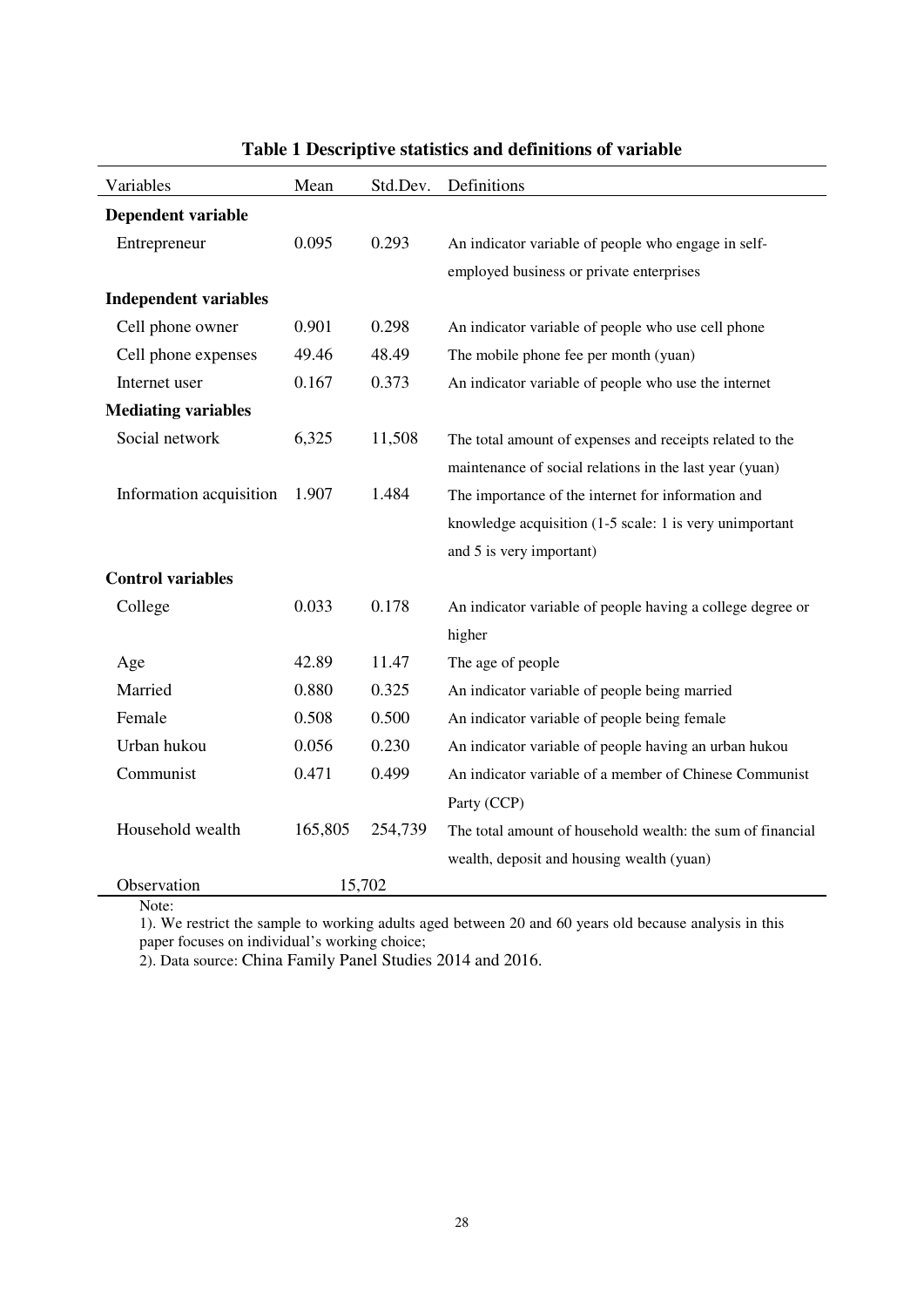|                          | (1)        |                    | (2)         |                    | (3)        |                    | (4)        |                    |
|--------------------------|------------|--------------------|-------------|--------------------|------------|--------------------|------------|--------------------|
|                          | Coef.      | Marginal<br>Effect | Coef.       | Marginal<br>Effect | Coef.      | Marginal<br>Effect | Coef.      | Marginal<br>Effect |
| Cell phone owner         | $0.220***$ | 0.033              | $0.143***$  | 0.022              | $0.137**$  | $0.020***$         |            |                    |
|                          | (0.051)    |                    | (0.053)     |                    | (0.055)    |                    |            |                    |
| Log(Cell phone expenses) |            |                    |             |                    |            |                    | $0.157***$ | 0.025              |
|                          |            |                    |             |                    |            |                    | (0.026)    |                    |
| College                  |            |                    | $0.201***$  | 0.037              | $0.209**$  | $0.037**$          | $0.204**$  | 0.037              |
|                          |            |                    | (0.070)     |                    | (0.083)    |                    | (0.087)    |                    |
| Age                      |            |                    | $-0.005$    | $-0.001$           | $-0.001$   | $-0.000$           | 0.001      | 0.000              |
|                          |            |                    | (0.009)     |                    | (0.010)    |                    | (0.010)    |                    |
| Age squared              |            |                    | $-0.000$    | $-0.000$           | $-0.000$   | $-0.000$           | $-0.000$   | $-0.000$           |
|                          |            |                    | (0.000)     |                    | (0.000)    |                    | (0.000)    |                    |
| Married                  |            |                    | $0.173***$  | 0.026              | $0.144***$ | $0.021***$         | $0.167***$ | 0.024              |
|                          |            |                    | (0.050)     |                    | (0.050)    |                    | (0.052)    |                    |
| Female                   |            |                    | $-0.022$    | $-0.004$           | $-0.022$   | $-0.004$           | 0.026      | 0.004              |
|                          |            |                    | (0.028)     |                    | (0.029)    |                    | (0.030)    |                    |
| Urban hukou              |            |                    | $0.242***$  | 0.045              | $0.323***$ | $0.061***$         | $0.284***$ | 0.054              |
|                          |            |                    | (0.055)     |                    | (0.057)    |                    | (0.059)    |                    |
| Communist                |            |                    | $-0.112***$ | $-0.018$           | $-0.096*$  | $-0.015*$          | $-0.108*$  | $-0.017$           |
|                          |            |                    | (0.028)     |                    | (0.054)    |                    | (0.057)    |                    |
| Log(Household wealth)    |            |                    | $0.051***$  | 0.008              | $0.043***$ | $0.007***$         | $0.042***$ | 0.007              |
|                          |            |                    | (0.009)     |                    | (0.008)    |                    | (0.008)    |                    |
| Year dummies             |            | $\rm No$           | $\rm No$    |                    |            | Yes                | Yes        |                    |
| Location dummies         |            | No                 | No          |                    |            | Yes                | Yes        |                    |
| Pseudo R-squared         |            | 0.002              | 0.019       |                    |            | 0.044              | 0.049      |                    |
| Observations             |            | 15,702             | 15,702      |                    |            | 15,702             | 14,154     |                    |

## **Table 2 Cell phone ownership and entrepreneurship (estimated by probit models)**

Note:

1). The dependent variable is an indicator of entrepreneur;

2). \* p < 0.1, \*\* p < 0.05, \*\*\* p < 0.01;

3). Robust standard errors are given in parentheses;

4). The marginal effect of a dummy variable measures the impact of a discrete change of the dummy variable from 0 to 1;

5). Column (1) to (3) present the results based on the full sample, while the sample in column (4) is limited to cell phone users.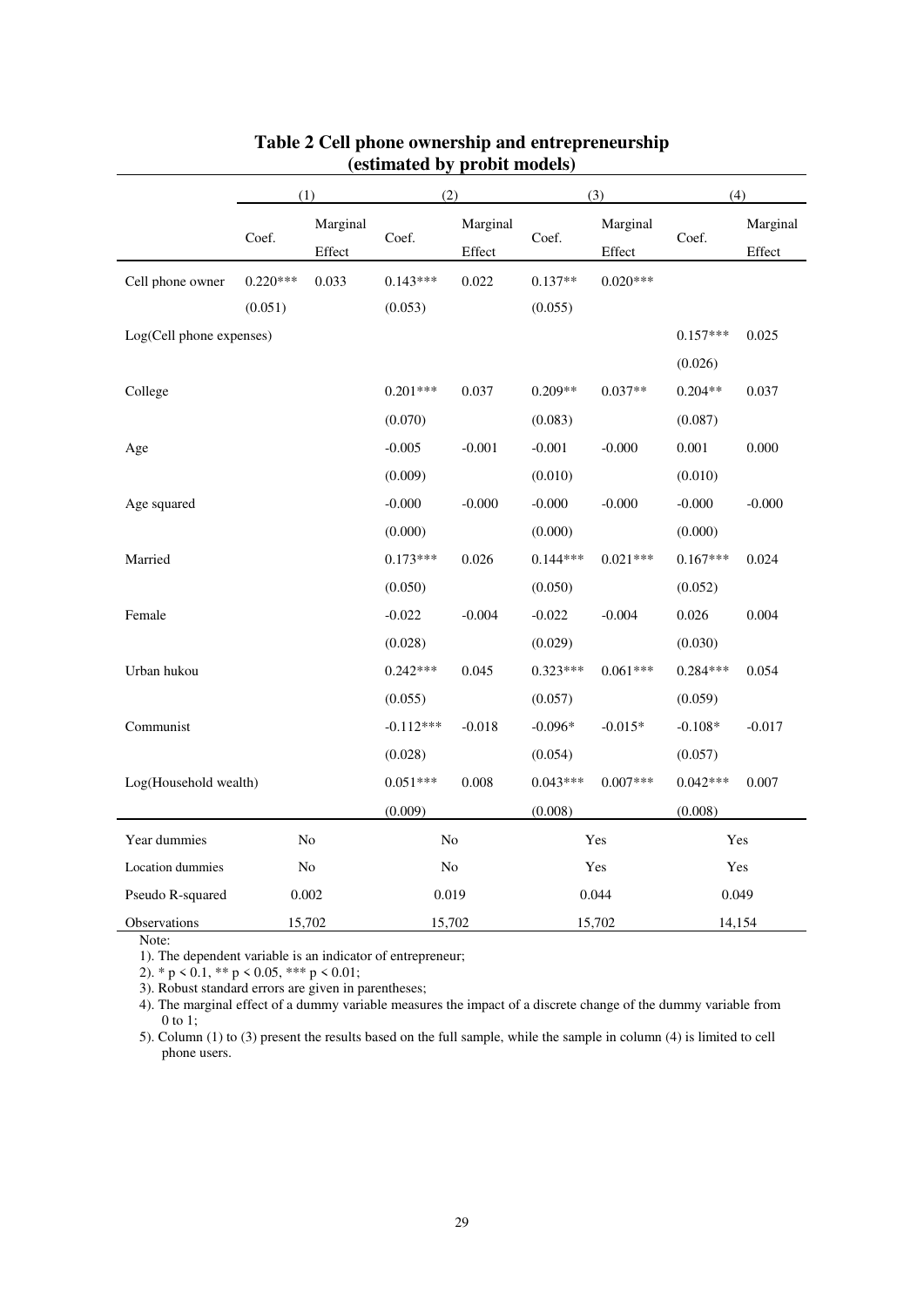| $(\text{column})$ $\sigma$ $\sigma$ $\sigma$ $\sigma$ $\sigma$ $\sigma$ |                  |            |            |  |  |  |  |  |
|-------------------------------------------------------------------------|------------------|------------|------------|--|--|--|--|--|
|                                                                         | $\left(1\right)$ | 2)         | (3)        |  |  |  |  |  |
| Cell phone owner                                                        | $0.272***$       | $0.214***$ | $0.229***$ |  |  |  |  |  |
|                                                                         | (0.044)          | (0.045)    | (0.044)    |  |  |  |  |  |
| Control variables                                                       | N <sub>0</sub>   | Yes        | Yes        |  |  |  |  |  |
| Year dummies                                                            | N <sub>0</sub>   | No.        | Yes        |  |  |  |  |  |
| Location dummies                                                        | N <sub>0</sub>   | No.        | Yes        |  |  |  |  |  |
| R-squared                                                               | 0.003            | 0.024      | 0.112      |  |  |  |  |  |
| Observations                                                            | 15,702           | 15,702     | 15,702     |  |  |  |  |  |

## **Table 3 Cell phone ownership and social network (estimated by OLS models)**

Note:

1). The dependent variable is the log value of the total amount of expenses and receipts related to social relationship maintenance;

2). \* p < 0.1, \*\* p < 0.05, \*\*\* p < 0.01;

3). Robust standard errors are given in parentheses;

4). Control variables include education, age, marital status, gender, hukou, political status, and household wealth.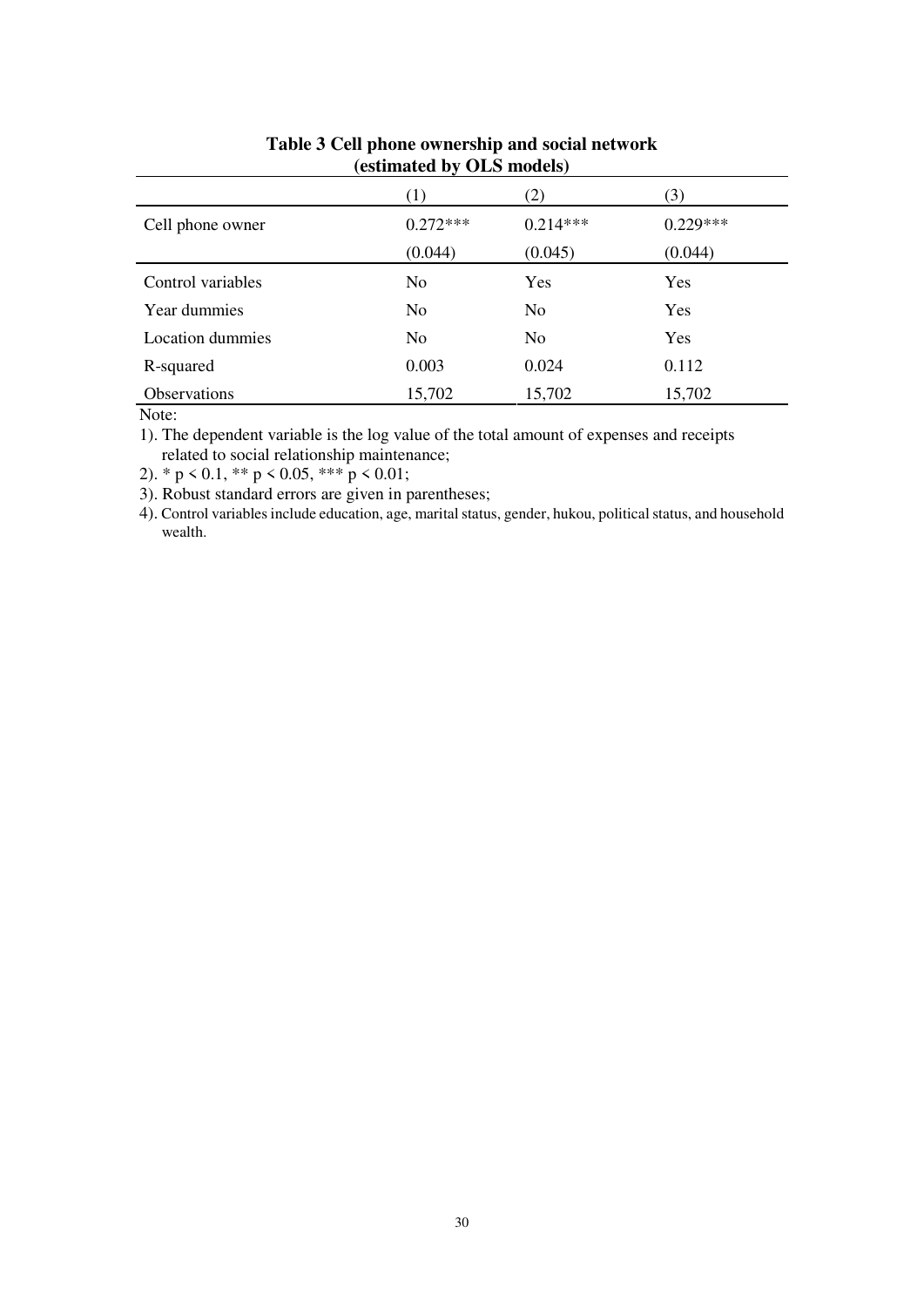| $($ csumatcu vy prvon moucis $)$ |                       |                    |                       |                    |                       |                    |  |  |
|----------------------------------|-----------------------|--------------------|-----------------------|--------------------|-----------------------|--------------------|--|--|
|                                  | (1)                   |                    |                       | (2)                | (3)                   |                    |  |  |
|                                  | Coef.                 | Marginal<br>Effect | Coef.                 | Marginal<br>Effect | Coef.                 | Marginal<br>Effect |  |  |
| Social network                   | $0.093***$<br>(0.011) | 0.015              | $0.080***$<br>(0.011) | 0.013              | $0.089***$<br>(0.012) | 0.014              |  |  |
| Control variables                |                       | N <sub>o</sub>     |                       | Yes                |                       | Yes                |  |  |
| Year dummies                     |                       | N <sub>0</sub>     | N <sub>0</sub>        |                    | Yes                   |                    |  |  |
| <b>Location dummies</b>          | N <sub>0</sub>        |                    | N <sub>o</sub>        |                    | Yes                   |                    |  |  |
| Pseudo R-squared                 | 0.010                 |                    | 0.025                 |                    | 0.051                 |                    |  |  |
| Observations                     |                       | 15,702             |                       | 15,702             |                       | 15,702             |  |  |

## **Table 4 Social network and entrepreneurship (estimated by probit models)**

Note:

1). The dependent variable is an indicator of entrepreneur;

2). \*  $p < 0.1$ , \*\*  $p < 0.05$ , \*\*\*  $p < 0.01$ ;

3). Robust standard errors are given in parentheses;

4). Control variables include education, age, marital status, gender, hukou, political status, and household wealth;

4). The marginal effect of a dummy variable measures the impact of a discrete change of the dummy variable from 0 to 1.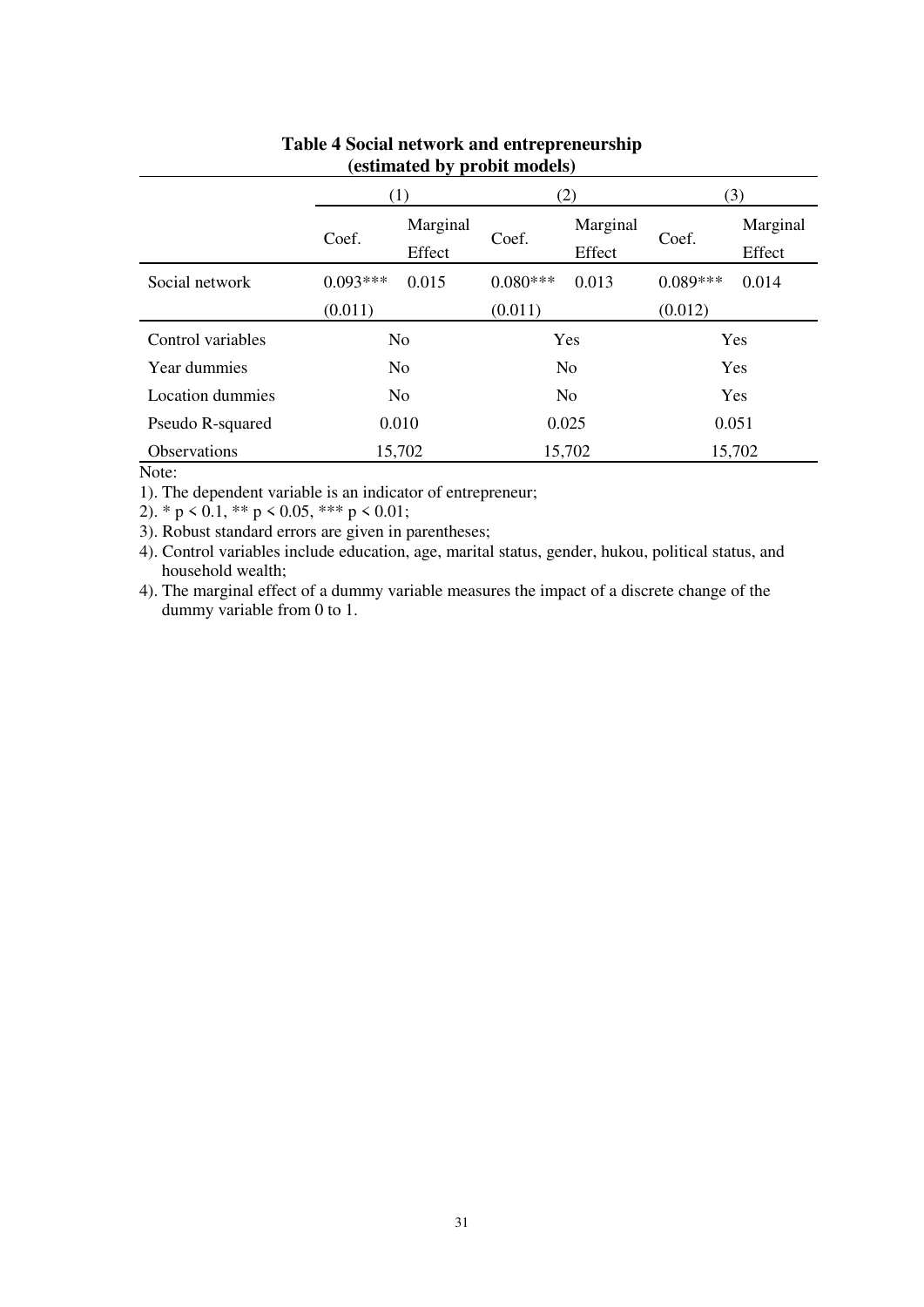| $\alpha$            |            |                    |                |                    |            |                    |  |  |
|---------------------|------------|--------------------|----------------|--------------------|------------|--------------------|--|--|
|                     |            | $\left(1\right)$   |                | (2)                |            | (3)                |  |  |
|                     | Coef.      | Marginal<br>Effect | Coef.          | Marginal<br>Effect | Coef.      | Marginal<br>Effect |  |  |
| Internet user       | $0.382***$ | 0.074              | $0.404***$     | 0.078              | $0.350***$ | 0.064              |  |  |
|                     | (0.034)    |                    | (0.042)        |                    | (0.043)    |                    |  |  |
| Control variables   |            | N <sub>0</sub>     |                | Yes                |            | Yes                |  |  |
| Year dummies        |            | N <sub>0</sub>     | N <sub>0</sub> |                    | Yes        |                    |  |  |
| Location dummies    |            | N <sub>0</sub>     |                | N <sub>0</sub>     |            | Yes                |  |  |
| Pseudo R-squared    | 0.010      |                    | 0.025          |                    | 0.051      |                    |  |  |
| <b>Observations</b> |            | 15,702             |                | 15,702             |            | 15,702             |  |  |

#### **Table 5 Internet use and entrepreneurship (estimated by probit models)**

Note:

1). The dependent variable is an indicator of entrepreneur;

2). \* p < 0.1, \*\* p < 0.05, \*\*\* p < 0.01;

3). Robust standard errors are given in parentheses;

4). Control variables include education, age, marital status, gender, hukou, political status, and household wealth;

4). The marginal effect of a dummy variable measures the impact of a discrete change of the dummy variable from 0 to 1.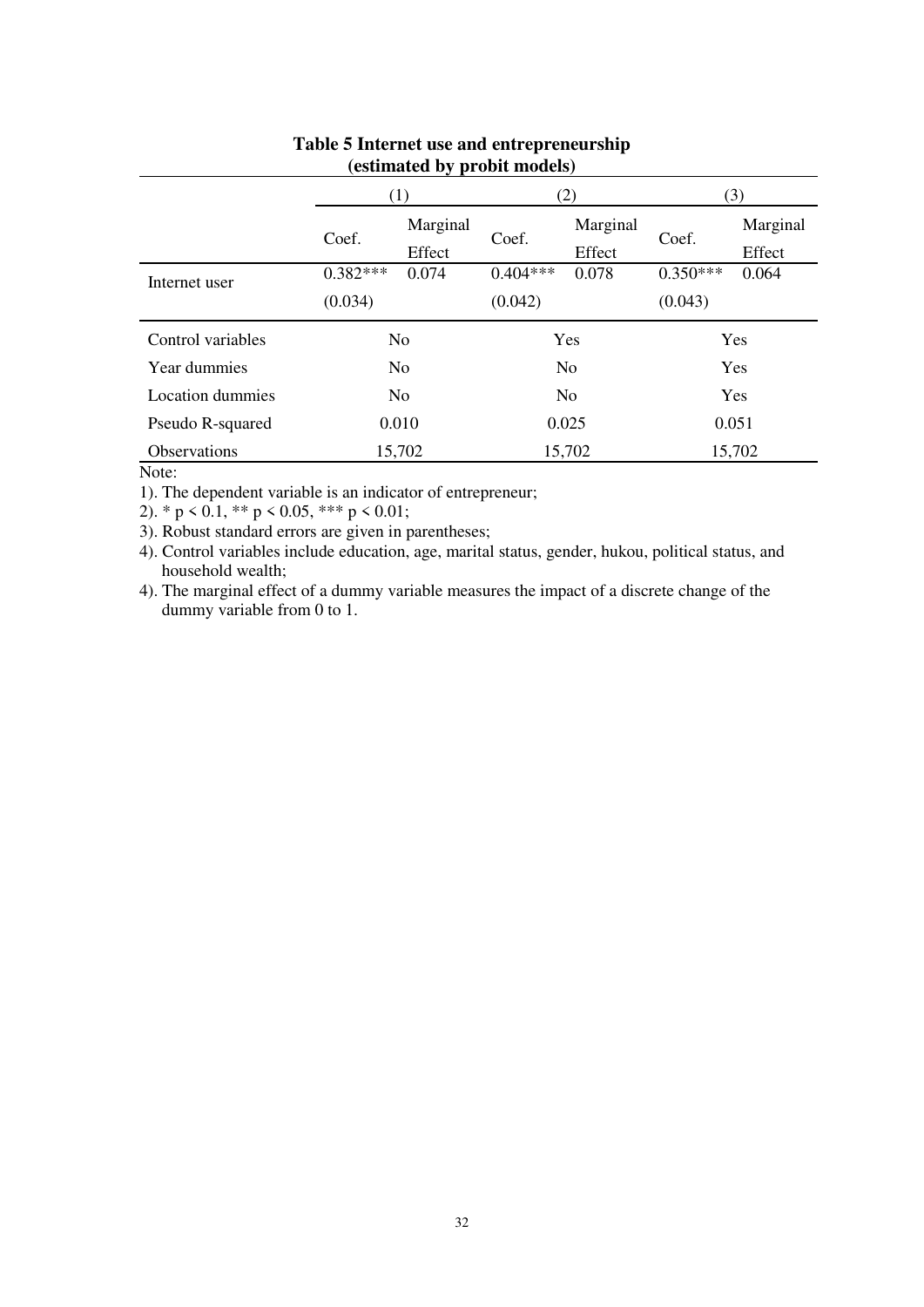| $\alpha$ commuted by $\alpha$ invariant |                  |                |            |  |  |  |  |  |
|-----------------------------------------|------------------|----------------|------------|--|--|--|--|--|
|                                         | $\left(1\right)$ | (2)            | (3)        |  |  |  |  |  |
| Cell phone owner                        | $0.272***$       | $0.214***$     | $0.229***$ |  |  |  |  |  |
|                                         | (0.044)          | (0.045)        | (0.044)    |  |  |  |  |  |
| Control variables                       | N <sub>0</sub>   | Yes            | Yes        |  |  |  |  |  |
| Year dummies                            | N <sub>0</sub>   | N <sub>0</sub> | Yes        |  |  |  |  |  |
| Location dummies                        | N <sub>0</sub>   | N <sub>0</sub> | Yes        |  |  |  |  |  |
| R-squared                               | 0.003            | 0.024          | 0.112      |  |  |  |  |  |
| Observations                            | 15,702           | 15,702         | 15,702     |  |  |  |  |  |

## **Table 6 Cell phone ownership and information acquisition (estimated by OLS models)**

Note:

1). The dependent variable is the importance of the internet for information and knowledge acquisition (1-5 scale: 1 is very unimportant and 5 is very important);

2). \* p < 0.1, \*\* p < 0.05, \*\*\* p < 0.01;

3). Robust standard errors are given in parentheses;

4). Control variables include education, age, marital status, gender, hukou, political status, and household wealth.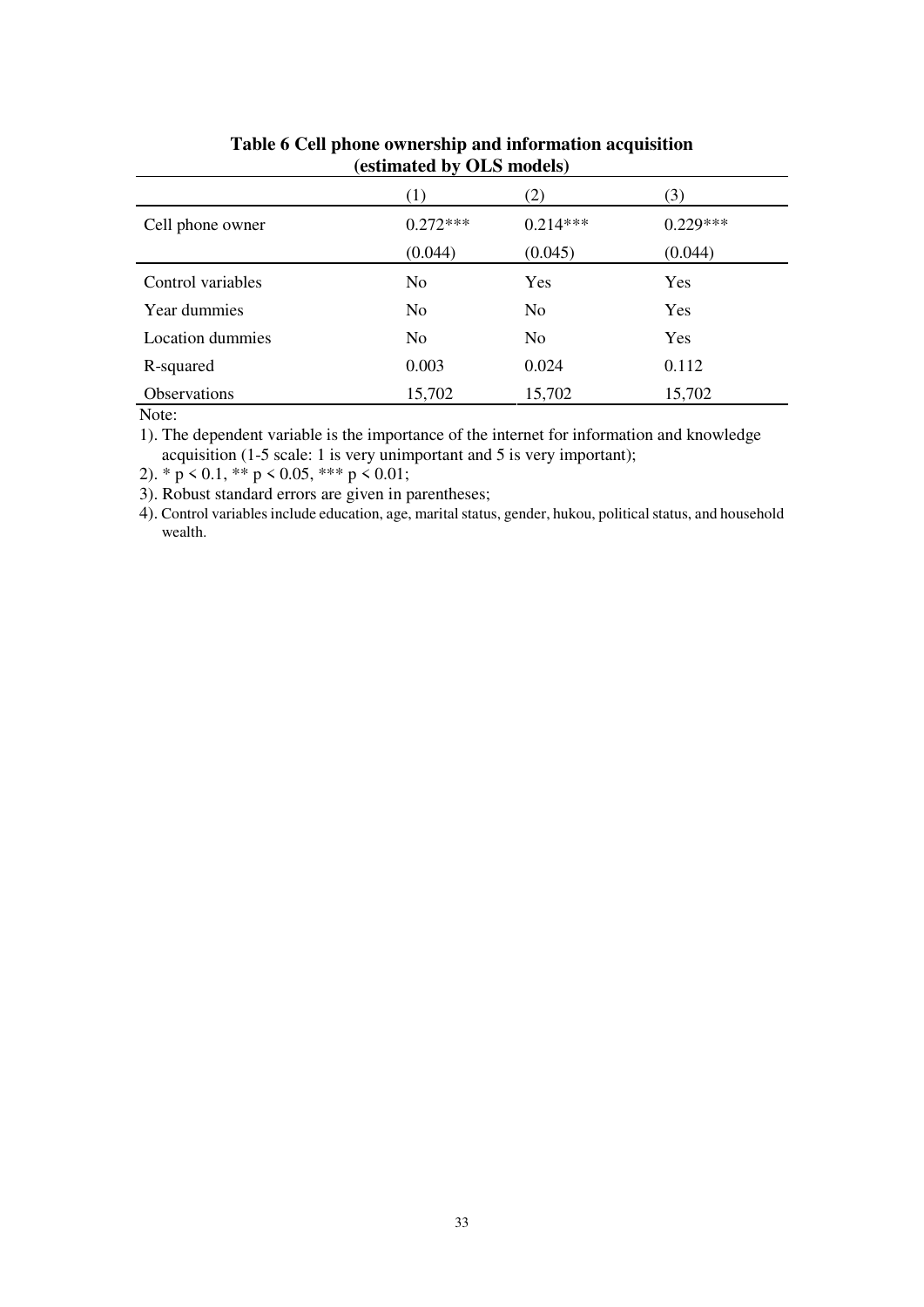|                         | (1)            |                    |                | (2)                | (3)        |                    |  |  |
|-------------------------|----------------|--------------------|----------------|--------------------|------------|--------------------|--|--|
|                         | Coef.          | Marginal<br>Effect | Coef.          | Marginal<br>Effect | Coef.      | Marginal<br>Effect |  |  |
| Information acquisition | $0.382***$     | 0.074              | $0.404***$     | 0.078              | $0.350***$ | 0.064              |  |  |
|                         | (0.034)        |                    | (0.042)        |                    | (0.043)    |                    |  |  |
| Control variables       |                | N <sub>o</sub>     |                | Yes                |            | Yes                |  |  |
| Year dummies            |                | N <sub>o</sub>     | N <sub>o</sub> |                    | Yes        |                    |  |  |
| Location dummies        | N <sub>0</sub> |                    | N <sub>o</sub> |                    | Yes        |                    |  |  |
| Pseudo R-squared        | 0.010          |                    | 0.025          |                    | 0.051      |                    |  |  |
| Observations            |                | 15,702             |                | 15,702             |            | 15,702             |  |  |

## **Table 7 Information acquisition and entrepreneurship (estimated by probit models)**

Note:

1). The dependent variable is an indicator of entrepreneur;

2). \*  $p < 0.1$ , \*\*  $p < 0.05$ , \*\*\*  $p < 0.01$ ;

3). Robust standard errors are given in parentheses;

4). Control variables include education, age, marital status, gender, hukou, political status, and household wealth;

4). The marginal effect of a dummy variable measures the impact of a discrete change of the dummy variable from 0 to 1.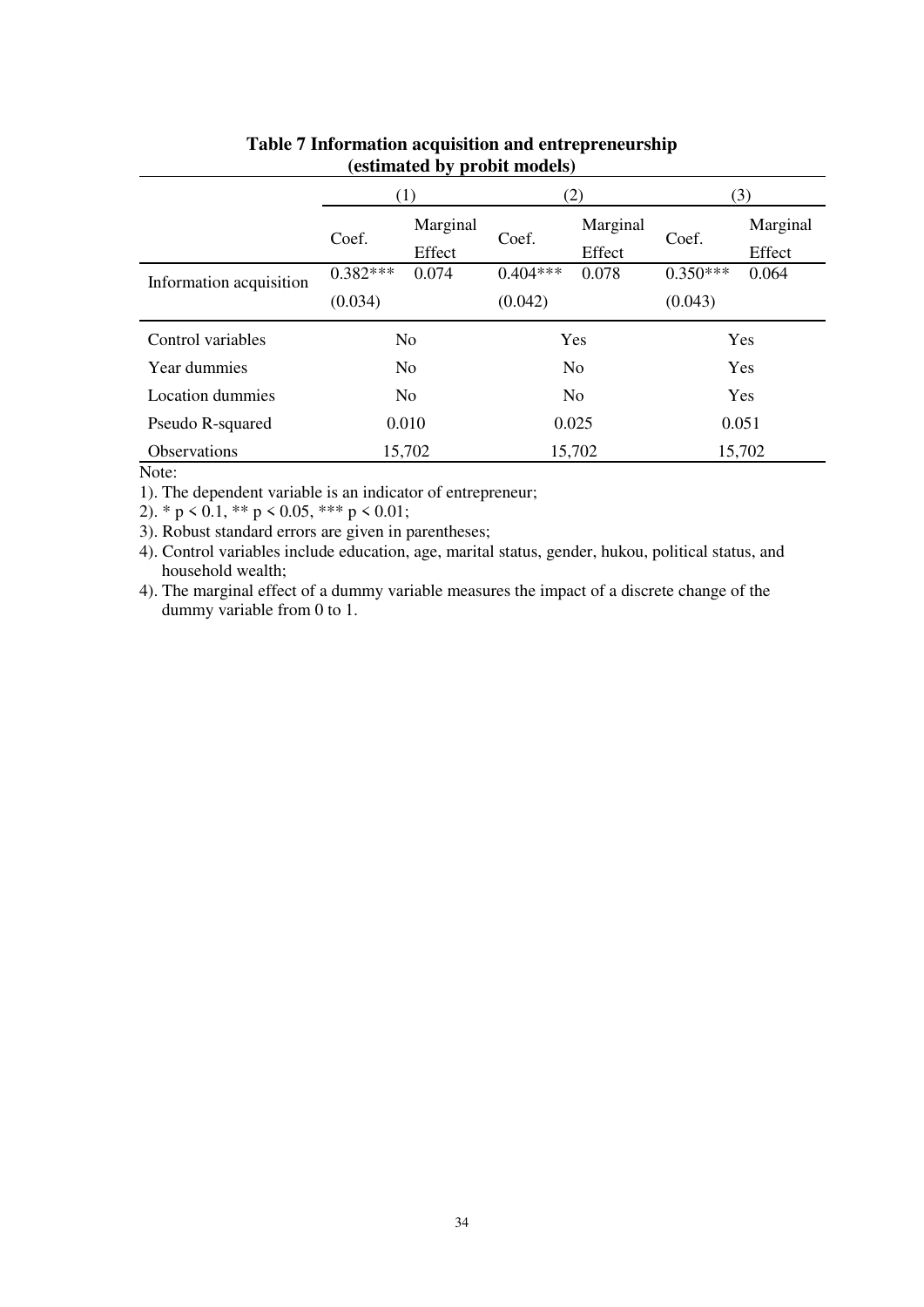| Table 8 Cell phone ownership, internet use and entrepreneurship<br>(estimated by random-effects models) |                |                |                                           |                |                                   |            |  |  |
|---------------------------------------------------------------------------------------------------------|----------------|----------------|-------------------------------------------|----------------|-----------------------------------|------------|--|--|
|                                                                                                         |                |                | Cell phone ownership and entrepreneurship |                | Internet use and entrepreneurship |            |  |  |
|                                                                                                         | (1)            | (2)            | (3)                                       | (4)            | (5)                               | (6)        |  |  |
| Cell phone owner                                                                                        | $0.025***$     | $0.015**$      | $0.013*$                                  |                |                                   |            |  |  |
|                                                                                                         | (0.007)        | (0.007)        | (0.007)                                   |                |                                   |            |  |  |
| Internet user                                                                                           |                |                |                                           | $0.055***$     | $0.060***$                        | $0.053***$ |  |  |
|                                                                                                         |                |                |                                           | (0.008)        | (0.009)                           | (0.009)    |  |  |
| Control variables                                                                                       | No             | Yes            | Yes                                       | No             | Yes                               | Yes        |  |  |
| Year dummies                                                                                            | N <sub>o</sub> | N <sub>o</sub> | Yes                                       | N <sub>o</sub> | N <sub>o</sub>                    | Yes        |  |  |
| <b>Location dummies</b>                                                                                 | N <sub>o</sub> | N <sub>o</sub> | Yes                                       | N <sub>o</sub> | No                                | Yes        |  |  |
| Within R-squared                                                                                        | 0.0000         | 0.0010         | 0.0010                                    | 0.0001         | 0.0015                            | 0.0016     |  |  |
| <b>Observations</b>                                                                                     | 15,702         | 15,702         | 15,702                                    | 15,702         | 15,702                            | 15,702     |  |  |

Note:

1). The dependent variable is an indicator of entrepreneur;

2). \*  $p < 0.1$ , \*\*  $p < 0.05$ , \*\*\*  $p < 0.01$ ;

3). Robust standard errors are given in parentheses;

4). Control variables include education, age, marital status, gender, hukou, political status, and household wealth.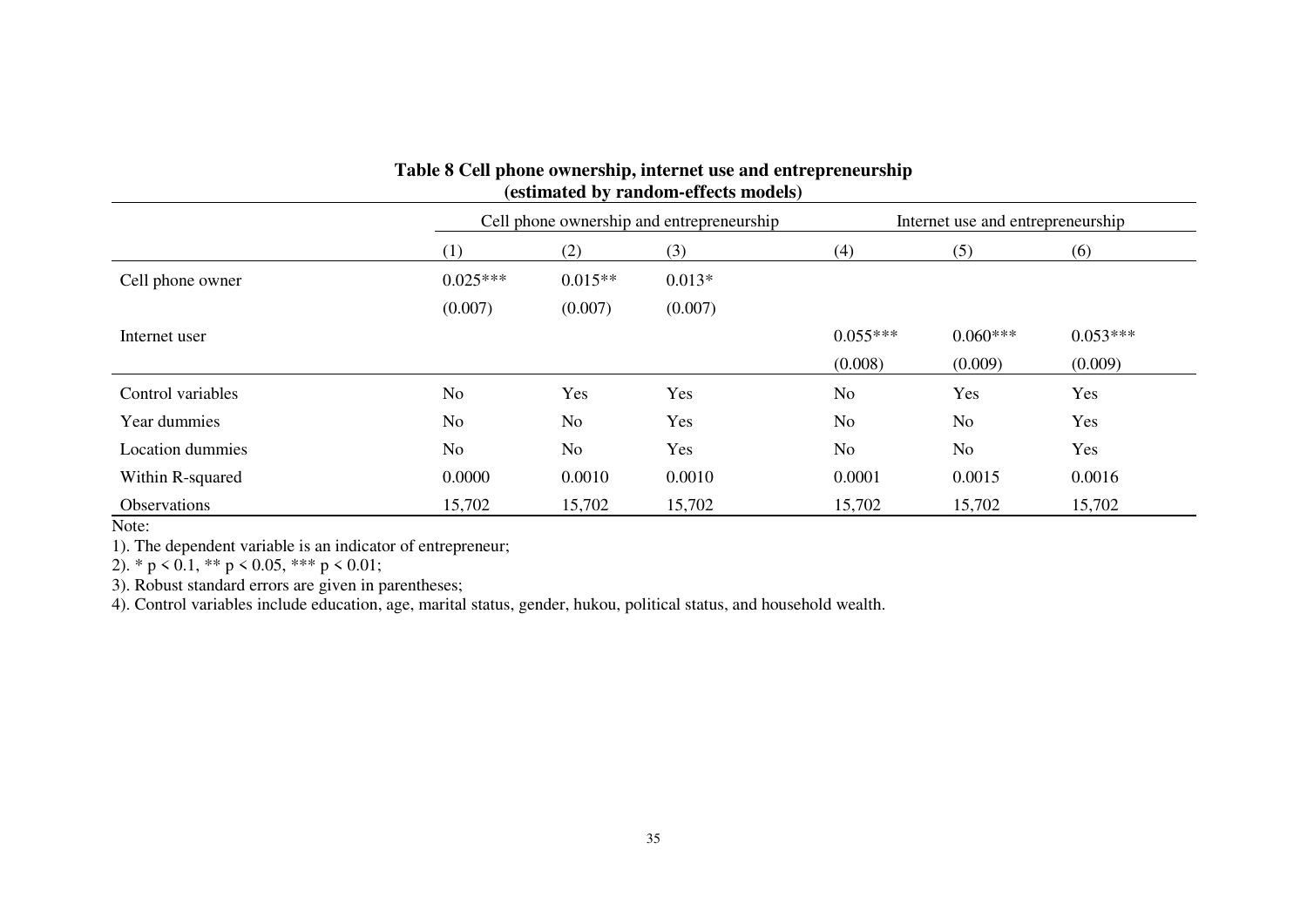|                   | Nearest neighbor matching |            | Kernel matching |            |  |
|-------------------|---------------------------|------------|-----------------|------------|--|
|                   | (1)                       | (2)        | (3)             | (4)        |  |
| Cell phone owner  | $0.028***$                |            | $0.031***$      |            |  |
|                   | (0.008)                   |            | (0.008)         |            |  |
| Internet user     |                           | $0.073***$ |                 | $0.073***$ |  |
|                   |                           | (0.008)    |                 | (0.008)    |  |
| Control variables | <b>Yes</b>                | Yes        | Yes             | Yes        |  |
| Year dummies      | Yes                       | Yes        | Yes             | Yes        |  |
| County dummies    | Yes                       | Yes        | Yes             | Yes        |  |
| Observations      | 15,702                    | 15,702     | 15,702          | 15,702     |  |

| Table 9 Cell phone ownership, internet use and entrepreneurship |
|-----------------------------------------------------------------|
| (estimated by PSM methods)                                      |

Note:

1). The dependent variable is an indicator of entrepreneur;

2). \*  $p < 0.1$ , \*\*  $p < 0.05$ , \*\*\*  $p < 0.01$ ;

3). Robust standard errors are given in parentheses;

4). Control variables include education, age, marital status, gender, hukou, political status, and household wealth.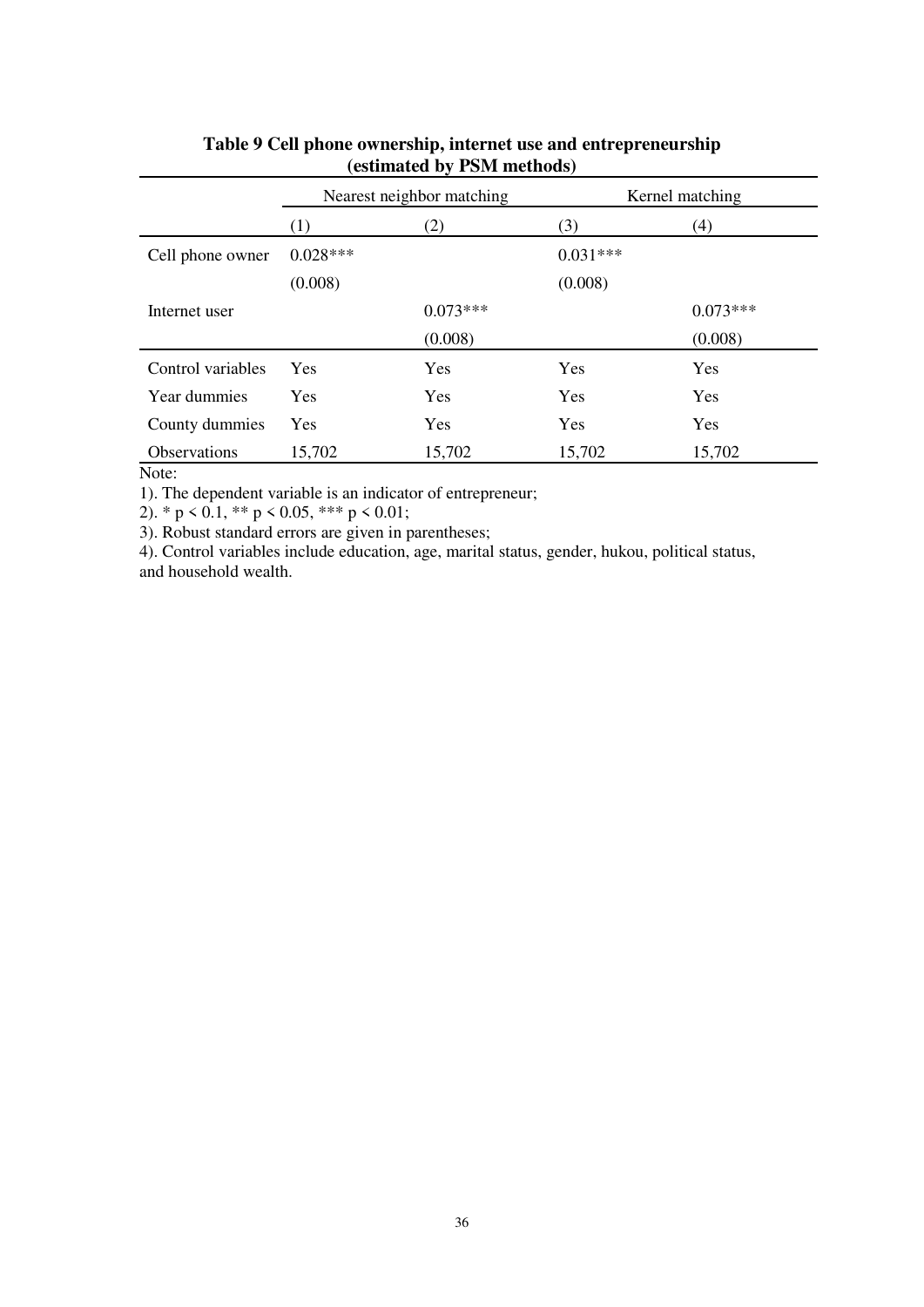|                                     |           |         | Mean    |             |           |          |
|-------------------------------------|-----------|---------|---------|-------------|-----------|----------|
|                                     |           | Treated | Control | differences | t vales   | p values |
| Education                           | Unmatched | 3.830   | 3.704   | 13.700      | 6.420     | 0.000    |
|                                     | Matched   | 3.829   | 3.818   | 1.200       | 91.300    | 0.420    |
| Married                             | Unmatched | 0.717   | 0.912   | $-51.800$   | $-28.700$ | 0.000    |
|                                     | Matched   | 0.717   | 0.722   | $-1.200$    | 97.800    | $-0.350$ |
| Female                              | Unmatched | 0.433   | 0.522   | $-18.000$   | $-8.400$  | 0.000    |
|                                     | Matched   | 0.433   | 0.434   | $-0.200$    | 99.100    | $-0.060$ |
| Urban hukou                         | Unmatched | 0.111   | 0.045   | 24.600      | 13.350    | 0.000    |
|                                     | Matched   | 0.110   | 0.104   | 2.500       | 90.000    | 0.770    |
| Communist                           | Unmatched | 0.595   | 0.446   | 30.000      | 13.970    | 0.000    |
|                                     | Matched   | 0.595   | 0.592   | 0.500       | 98.300    | 0.180    |
| log(Household wealth)               | Unmatched | 11.391  | 10.852  | 21.100      | 9.570     | 0.000    |
| 1.00<br>$\sim$<br><b>CONTRACTOR</b> | Matched   | 11.390  | 11.306  | 3.300       | 84.400    | 1.390    |

## **Table 10 Balancing quality of kernel matching**

Note: The differences refer to the mean value differences between the treatment and control groups.